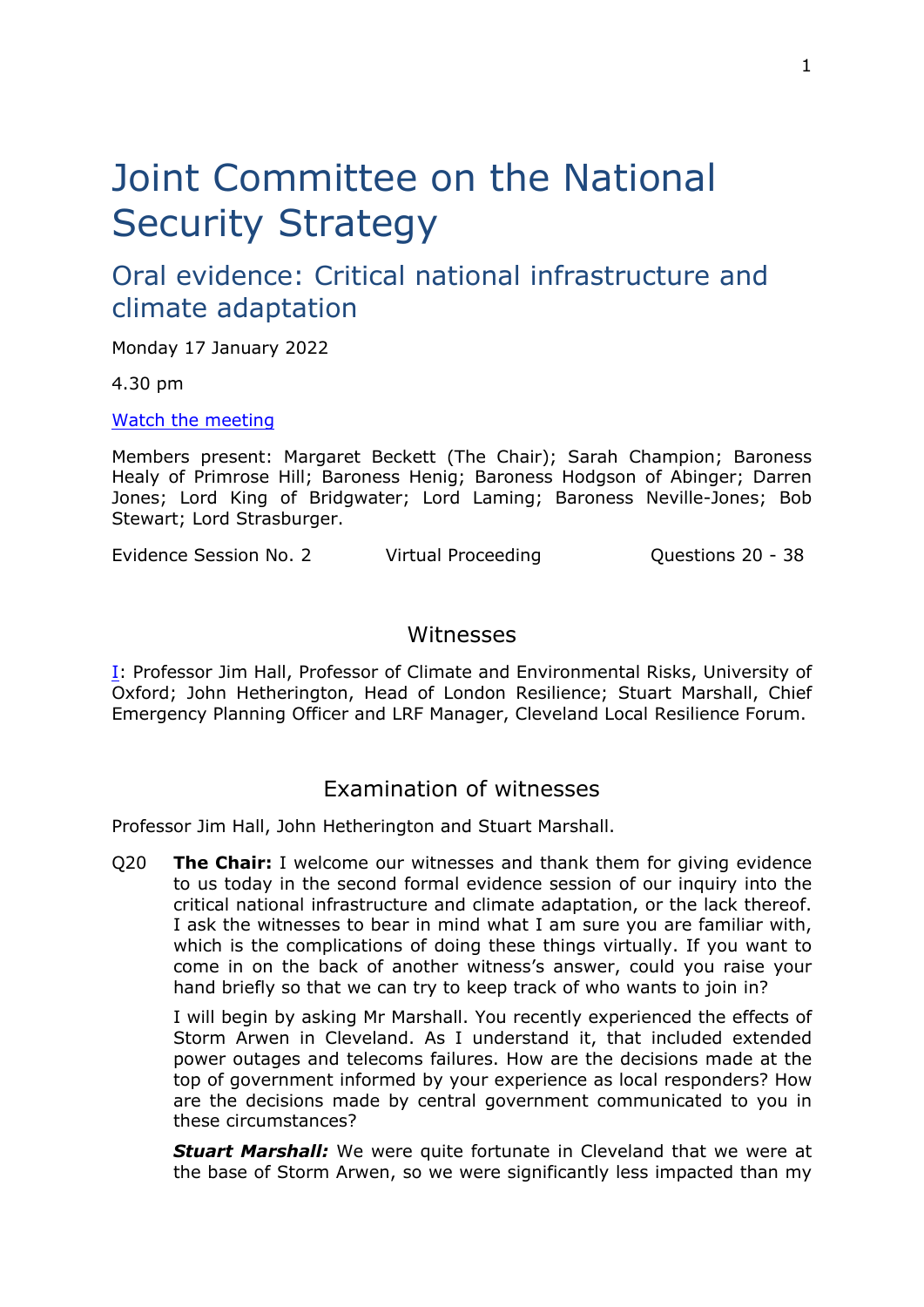colleagues and counterparts in Northumbria and County Durham. That said, we were impacted. We got a warning through from the Met Office. The occasions when we see that level of warning are few and far between, and what we could see from the Met Office, in trying to establish what might be coming, was significant.

We were fortunate with the impacts. There was significant damage across our area, but the vast majority of resupply was dealt with within about 48 hours. I understand that there were complications with the impact on some of the local mobile sites and significant disruption to highways, which of course impacted on the electric system, particularly where trees fell on to lines. It was chicken and egg as to whether we could remove the tree or whether it was safe to send people in there. Were the risks safe to respond to, and was it safe to cut in among what could be live lines? We had a number of communities impacted, but Powergrid was quite effective in getting to the scene and getting information back.

We did not seek central government support. We know that it would have been there if we had sought it. There are schemes in place such as military aid to civil authorities, but we were fortunate. We were very aware that colleagues further north were significantly more impacted and were more likely to require the resource and focus of government than we were.

**The Chair:** You did not require aid from central government. Does that mean that there was no direct communication where you—or your colleagues, who you say were more impacted—were telling them what the impact was as it was going on, more or less? Was there any feedback from local level to central government?

*Stuart Marshall:* We work into the Department for Levelling Up, Housing and Communities and provide situation reports into them on what we know the impacts are on the ground. One of the big issues, one of the complications, with Storm Arwen was that it was such a fragmented risk. There are a number of risks that we plan for and manage where there is a specific location and we can map it. We have quite a good understanding of flood risk areas and what infrastructure is there for those. We do not have the same level of intelligence with something like the impacts of Storm Arwen. With the network itself, my understanding is that there were complications with the utility provider being able to identify how much damage there was to its network, because it was so fragmented. Trying to get an understanding of the depth and scale of the impact was quite problematic.

**The Chair:** When you say that it was fragmented, do you mean that there was a lot of it, but it was all over the place?

*Stuart Marshall:* Yes, there was a lot of damage caused to the network all over the place. In some instances, the supply was back on, and further down the network another piece of damage was identified that had to be resolved. It was not a situation where we could step back and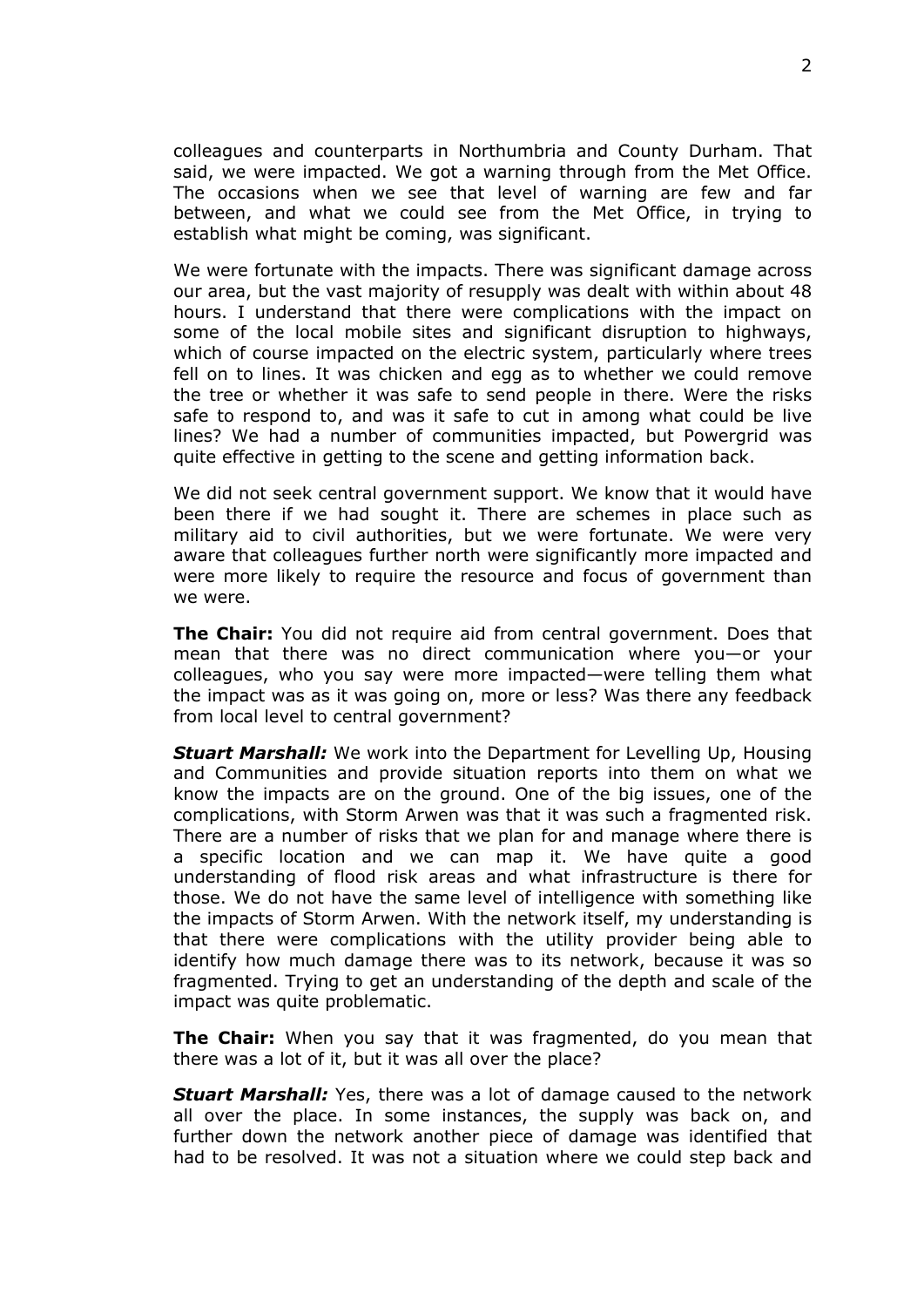get a very clear understanding of what was required where. It was a lot more complex because of the integrated networks.

**The Chair:** You referred to getting input from the MoD at the outset. Was there any other communication from central government? You said that you reported back to DLHC. Was there anything coming back the other way?

*Stuart Marshall:* It was very limited. Once we had established that there were significant, but manageable impacts within the local area—so 48 hours later—there was no great need. Subsequently we have been asked for information, which we have fed back in with a view to any identifying areas where there might be some improvement. I know colleagues further north are undertaking significant inquiries into what happened and what the potential learning to be taken forward might be.

**The Chair:** Are you yet in a position to single out anything that went particularly well or particularly badly with what happened?

*Stuart Marshall:* We got the warning in. Speaking only from my own perspective, it is the co-ordination. It is rare that we get such significant warnings for wind. If it was flooding, I think it is fair to say that we might have had greater co-ordination. We are not as aligned to or as practised at wind and we do not have the same structures in place. If there are flood warnings, there will be a flood advisory teleconference with partners. In the event of it being severe weather, there is a larger grey area as to who calls it, who is the lead for it, and who has the responsibility for that. That is one area that we are looking at in our LRF to hardwire this in and make it very clear who has the authorisation to call on particular gradings of weather warnings.

**The Chair:** That is very helpful. Thank you.

Q21 **Lord King of Bridgwater:** Professor Hall, Storm Arwen has resulted in a government review of the resilience of energy networks. What do you think this event can tell us about the Government's current grip on this issue?

*Professor Jim Hall:* Thank you, Lord King. To introduce myself, I am professor of climate and environmental risks at the University of Oxford. I run a group that models and analyses risks to infrastructure networks and I advise government in a number of different capacities.

Storm Arwen has vividly illustrated to us something that we very much recognised already, which is the very high and increasing level of dependence of all our critical national infrastructure on electricity. As we transition towards net zero, dependence upon electricity will increase ever more. It also illustrated how broad, how widespread that dependence is. The footprint of Storm Arwen was a pretty widespread event, but the effects of the disruption cascaded even further across the country. We saw quite wide-ranging rates of recovery across parts of northern England and Scotland in how long it took to get the system up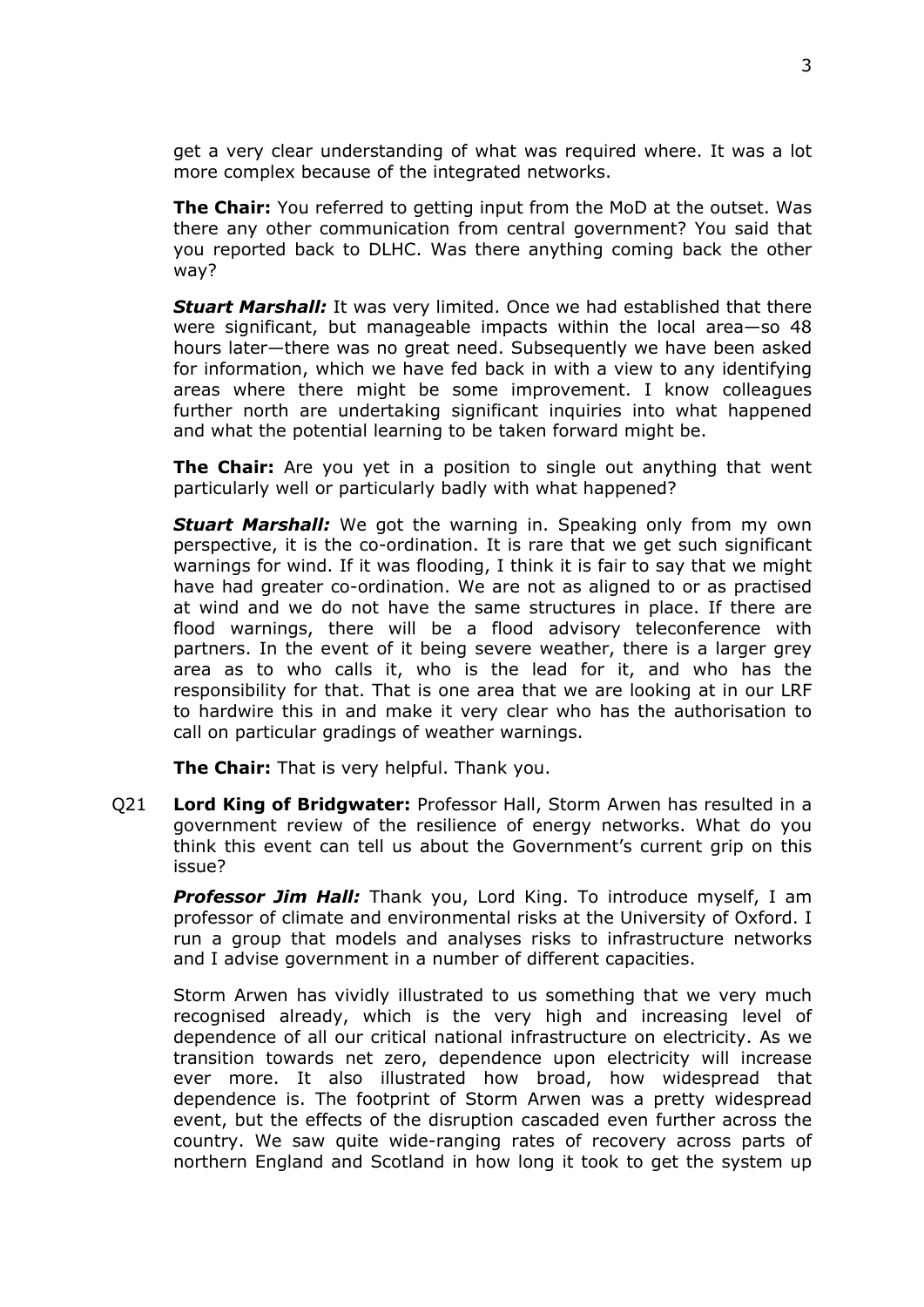and running again. I think there are lessons there about resilience in so far as the capacity to cope and recover is concerned.

I should emphasise that I was not involved at all in the operational aspects of Storm Arwen, and other witnesses will be able to comment more on that than I can.

**Lord King of Bridgwater:** I ask this question, because a very interesting paper has been sent to the committee by Colin Bayfield. I think his real experience is in Scotland, but he obviously knows a lot about the grid and all the parts of the electricity system, and the challenges it poses. He has a pretty chilling sentence. He says that, "The probability of complete or partial failure of the British grid system is currently small, but is increasing".

It very much picks up your point that we have gone into this drive for net zero with huge growth in renewables, but the challenge is when, at a critical moment when there is some serious climate emergency, there is no wind and there is no sun. I have just looked at my own electricity bill at home and I see that SSE, one of the providers, is 50% renewables and 50% gas. It seems to me that we are pretty exposed now, and the point you have made is that electricity is hugely important for a whole range of different facilities. Do you think we are at risk?

*Professor Jim Hall:* I will respond in particular to the assertion that the probability of large-scale failure is increasing. One of the things we should be concerned about is that we do not know how much it is increasing by, and in part this is to do with the nature of climate change. We are seeing more severe extreme events, but we do not know enough scientifically about the nature of climatic changes yet to know exactly how much the odds of severe events are changing. That is a known unknown and we ought to be cautious about that.

You referred to the changing nature of the power network, an increasing number of renewables on the network, more distributed supply, more interconnection. A network like that, which is very different to the one we have had in the past, should not necessarily be any less resilient. It can be engineered to maintain its resilience, particularly if we manage to put a lot of storage on to the network. The question is how the Government and their regulators ensure that the future network is resilient, because it can be if we want it to be.

**Lord King of Bridgwater:** That is my point really. You say that it can be sorted and it can be provided for, but have we provided for it? Do we have storage now? An interesting point to note was that with the weather we have just been having—high pressure, cold, no wind, and in many areas no sun—there is a suggestion that very cold weather would lead to a fall in supply from the interconnector from France and other countries. Is it right that we are at risk at the moment?

*Professor Jim Hall:* Those are circumstances that would be particularly challenging for the grid. I think the right question is: what stress tests, what reporting should be expected of National Grid to demonstrate the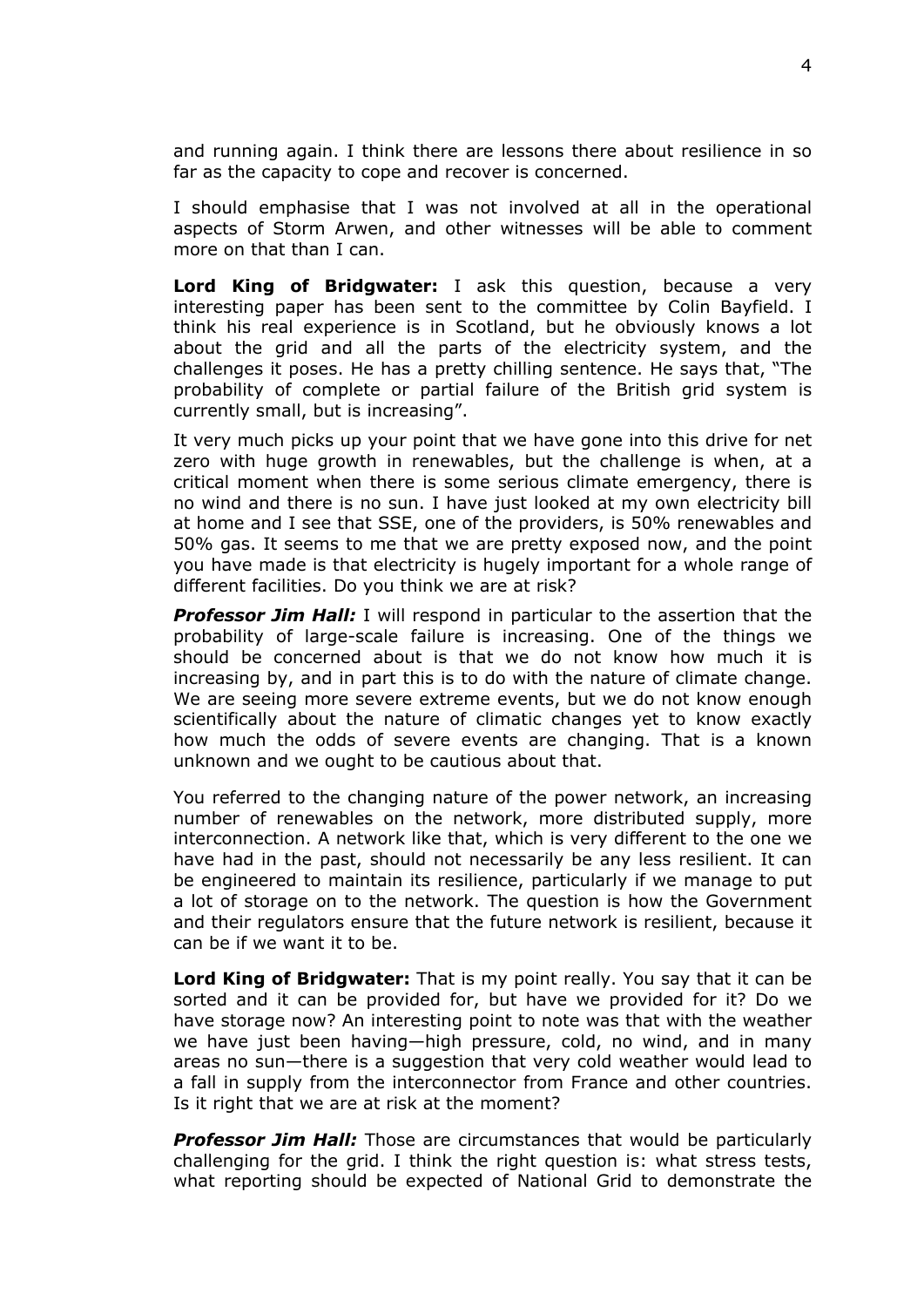level of resilience that exists at the moment? I cannot give you that number as a matter of fact right now.

**Lord King of Bridgwater:** The fact is that we are at risk at the moment, but things can be done to sort it. The question is whether they have yet been done.

*Professor Jim Hall:* Yes. The level of reliability of the power network in this country has been good by European standards in the past. The network is changing and the people who are changing it understand the resilience issues. My point is that we should perhaps be looking at how those standards of resilience are set and reported upon.

Q22 **Bob Stewart:** My question is to Mr Marshall. He mentioned that no MACA—military aid to the civil authorities—or aid to communities was asked for. Is it up to local authorities to ask for military assistance for Storm Arwen, in this case, or for any other disaster, or does central government say, "We can put these people at your disposal"? Where does the initiative come from, locally or nationally?

*Stuart Marshall:* We have seen it operate in both directions of late. Covid is very much from the top down, but there have been plenty of occasions previously when we have identified a role or task that we cannot meet locally, for whatever reason—specialisms, access to the private sector—where the military has been able to support.

It is very much a two-way conversation. It is probably about recognition of the size and scale. A lot of the impacts of Storm Arwen were relatively small and on their own would not make a major incident by any means. It is about trying to get the intelligence picture in real time as to how much impact where, and who is most vulnerable, and trying to get all the information to telecoms and the electricity supply can be a real challenge. It is two-way. We tend to work on asking the questions and we can manage it from there.

**Bob Stewart:** That seems very sensible indeed.

Q23 **Baroness Hodgson of Abinger:** Good afternoon. I want to ask about the reaction at the local level. In the event of infrastructure failure due to extreme weather, can you talk us through the key roles and responsibilities at the local level, including the interaction between the infrastructure operators and the local resilience forums? How does it happen?

**John Hetherington:** Thank you for the question. To put it in its most basic terms, organisations are still responsible for their statutory duties to respond. We are trying as far as possible to deliver normal services in abnormal circumstances. On the interaction that you mentioned, where we assess there to be a problem that needs a co-ordinated response we convene a strategic co-ordinating group at the local level. We look for the lead agency, which is primarily the police, from their experience with the command and control asset, or a more independent chair such as local authorities leading the response in the provision of service to the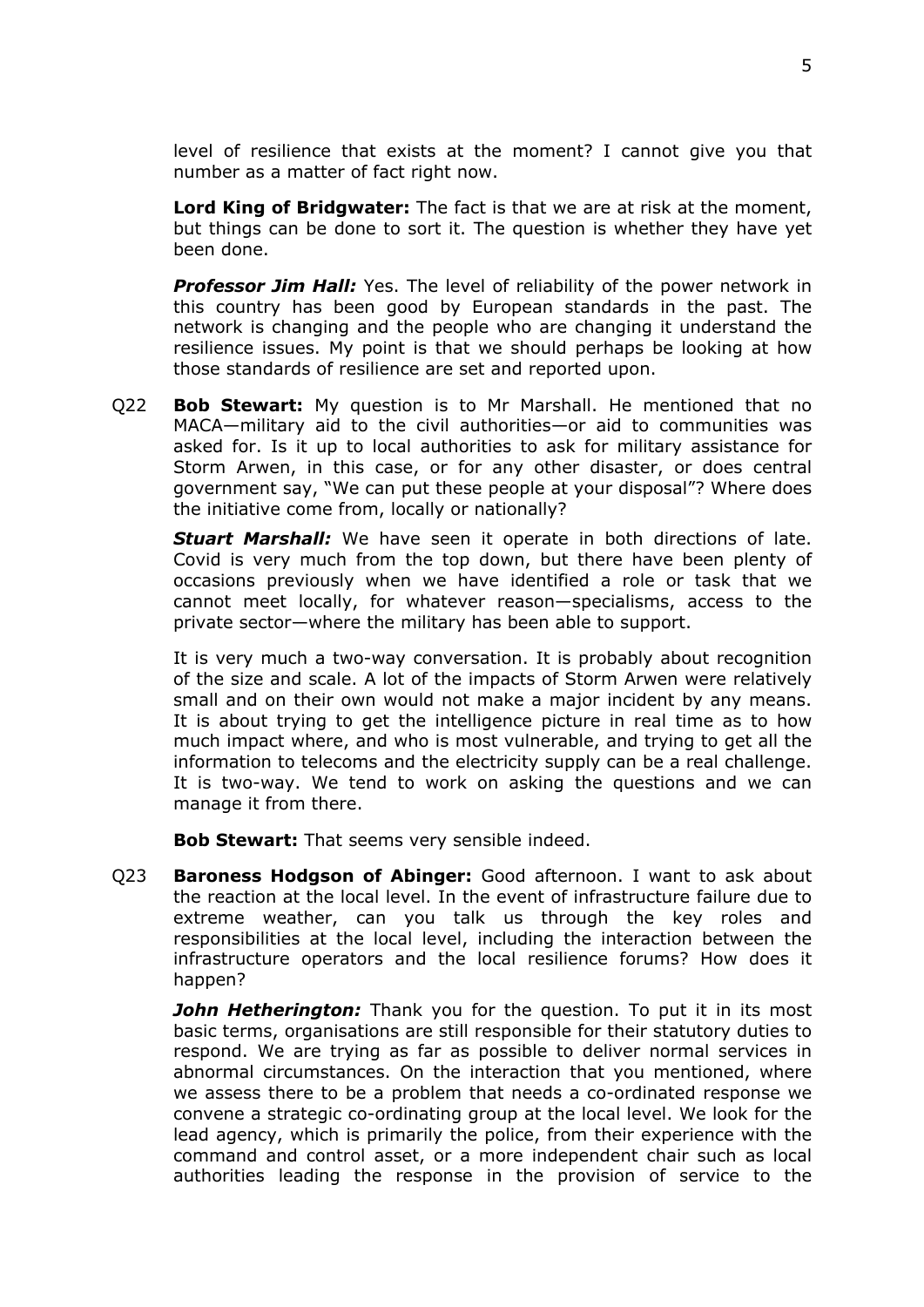residents. Our partners, the utility service providers, as category 2 responders under the Civil Contingencies Act, are engaged with resilience forums in the preparatory phase, and they would be brought into the strategic co-ordinating group as per the need.

We would have a difficulty where it is over a widespread area. A provider that spans multiple LRF areas may not have the staffing or support to engage in the detail that we would all like in individual response structures, but that is where we can utilise the economies of scale and work with the Department for Levelling Up, Housing and Communities and organise regional contingency groups to chair and bring together the necessary partners so that we have that access. That has not been an issue to date.

Experience in London has shown that providers such as Thames Water, where we have had severe weather that has required a response or a service failure such as a burst water main, can service our needs in London at a regional level, and we bring in the necessary partners to engage with them directly through those co-ordinating groups.

**Baroness Hodgson of Abinger:** What is the timescale on the setting up of the committee that you talked about?

*John Hetherington:* Depending on the response—we can be pretty quick in this day and age with the technology, like the technology that we are using today—the timescale is an hour or two hours, once we have ascertained the scope and scale of the problem. The difficulty comes in the assessment and understanding across a wide area, because we do not have an all-seeing eye. In some cases, it can be like trying to put a jigsaw together without understanding the overall picture or how many pieces you have. Once you are aware that there is a growing issue, our prudent actions in London are to convene regardless, and we typically take 30 minutes to an hour. We can convene people through electronic means in or out of hours to bring it together and conduct that assessment.

**Baroness Hodgson of Abinger:** Thank you. Does anybody else want to come in on this?

**Stuart Marshall:** I agree entirely with John's points about the structure. Regional response is not as practised within individual LRF areas, which are based on police force boundaries. It is not tested and staffed routinely. We saw that a number of times, such as in 2013 with the tidal surge, where various SCGs were not set up and operating. We have seen it a number of other times where there is potential for a regional group to form and it is either left to local responders or it is not instigated until some time into the event. That is just protocol and practice, to be quite honest.

Q24 **Baroness Hodgson of Abinger:** How do you share information across local boundaries and regions?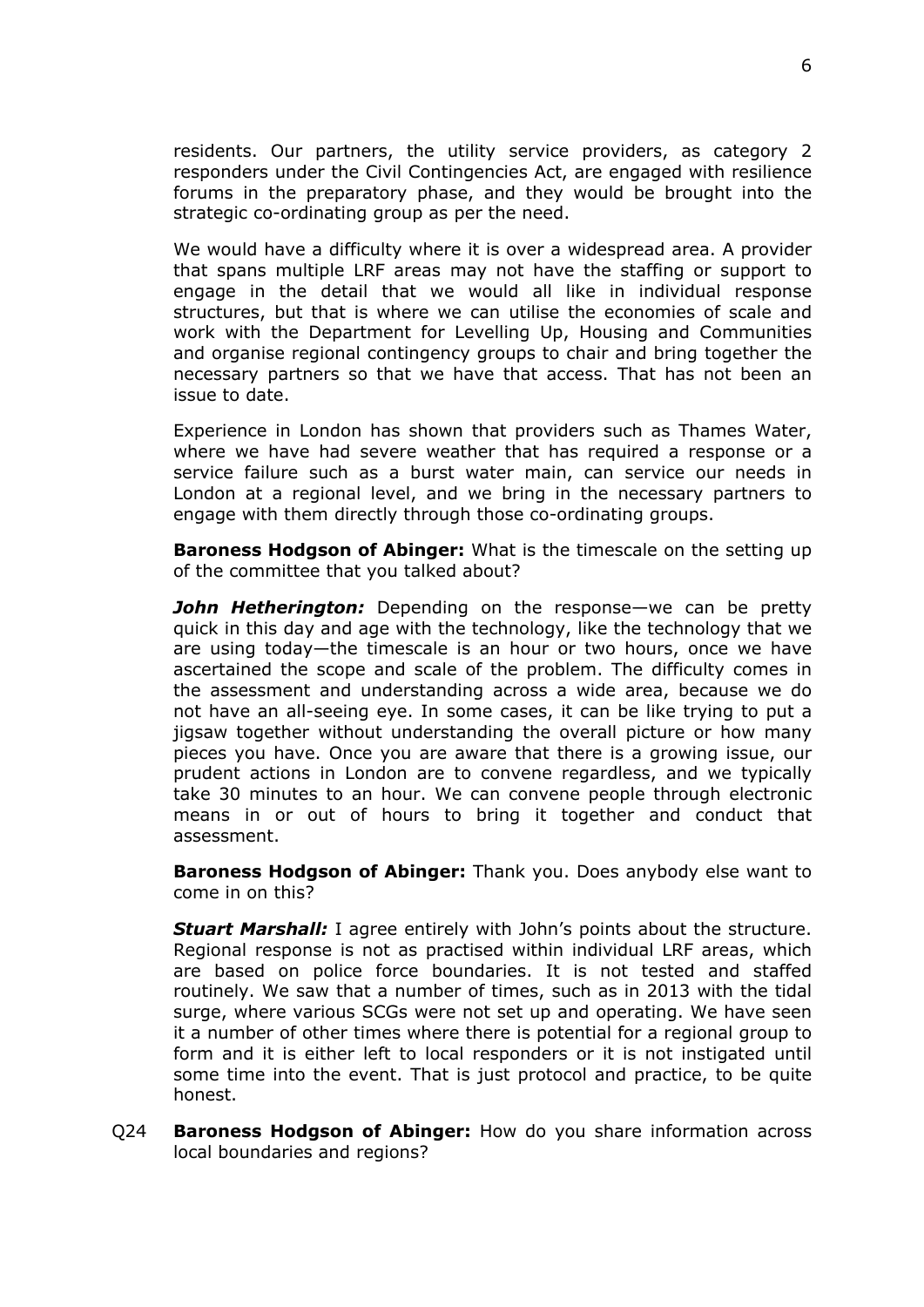*Stuart Marshall:* There are a few different mechanisms in place, but in all honesty it is a phone call, points of contact and a network between officers with similar roles identifying that this information is important and needs to get through. Often we will pick up the phone and speak to counterparts if they are having similar issues or can advise on what might be coming to impact on us and vice versa. That is being done not just through my organisation but through the counterpart organisations and then brought back into the SCG that John mentioned. That is the primary route. Where we have those regional telecoms, a short amount of time per area to share what is important or pertinent from their side can very quickly share practice and identify issues that might impact on others shortly.

**Lord Strasburger:** Something that John Hetherington said rather struck me. He talked about getting on the phone or using Zoom to communicate with colleagues in different organisations, but since it is not at all improbable that communications like that would be down, what would you fall back on?

*John Hetherington:* We will always take advantage of what communications are available, and in our communications plan and the degradation thereof we have mechanisms for the agencies to communicate by. We also have the absolute fallback that if there is a complete power outage or telecommunications failure, we have a predetermined place where we expect leaders in London to convene and ascertain and set up the strategic co-ordinating group from there.

Q25 **Lord Laming:** There are many players in this field, and I am not sure where responsibility lies. Could our witnesses reflect on the fact that the Civil Contingencies Act requires category 1 responders to assess the risks of emergencies that occur and to use this to inform contingency planning? I am not sure how this works. Does the local resilience forum take on this duty in the local area, and does it include planning for the effects of climate change, extreme weather or anything more critical in the local infrastructure?

*John Hetherington:* The LRF has the duty to assess risk. We work closely with central government and follow the national risk and security assessment guidance and local risk assessment guidance on that. We do not assess the risk of climate change per se. Our methodology has changed relatively recently, in 2019. We used to assess the risk of an emergency occurring over a five-year period and it is now a two-year period. That would not enable us to see the difference in climate change or climate change as a specific risk, but the risks we assess are outcomes such as severe weather, a heat wave, surface water flooding and so on.

We expect our risk assessment of likelihood and impact to change over time as the results of climate change differentiate the risks and increase the likelihood or impact, or both. That is a collective responsibility across all agencies. We nominate lead agencies to lead on individual risks, but it is very much a group assessment and about utilising the national methodology and national guidance on those risks.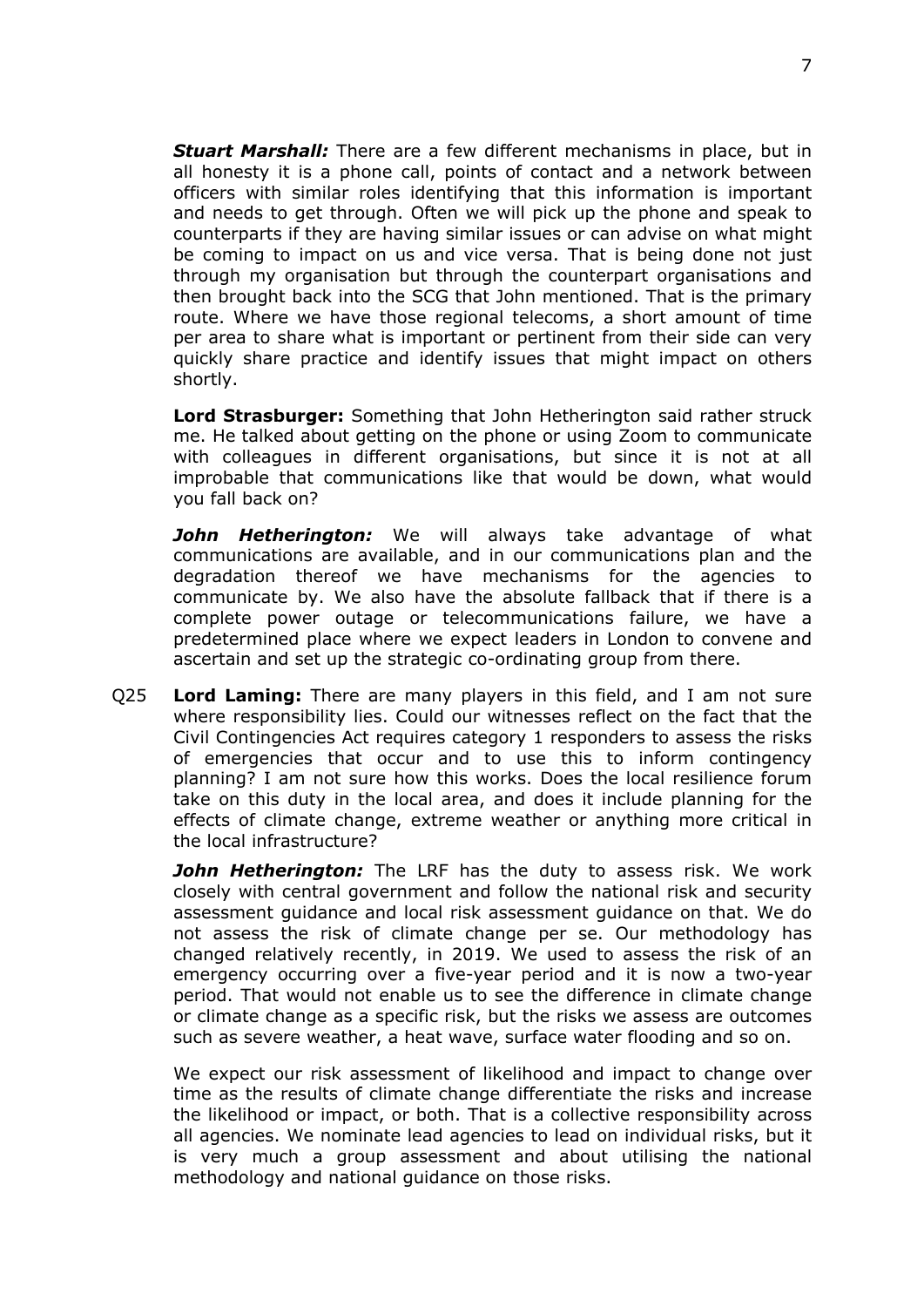**Lord Laming:** Can you give us an example of who would take the lead at a local level on a particular issue? Let us take electricity failure, which would be serious and would severely disrupt everything that we all do.

*John Hetherington:* In London, we take the lead on that as the secretariat. The electricity providers are category 2. We took a local policy decision that it was not necessarily appropriate—not for any foul means, but we wanted to have an independent lead assessor on those risks, with the electricity companies providing their expert advice and support into the risk assessment and all the agencies. We provide the administrative lead to research the history and develop the individual risk assessment, looking at the likelihood, the cause, the government guidance on that, and then as a group we will jointly agree the risk scorings. That comes out as a very high risk across all the risk registers and the national risk register.

**Lord Laming:** Are all the essential services signed up to this process?

*John Hetherington:* Yes, all the category 1 responders within an area are signed up to that process. Certainly for us in London, and I have never heard of it not being the case in any LRF, all category 1 responders are part of our risk assessment group. Then, annually, we present the risk assessment to the forum for senior sign-off.

Q26 **Lord Laming:** Could you give us some idea of what kind of information is used in establishing the local contingency plans and how widespread that information is? We mentioned electricity, and it might be water or anything else, but are people like the Met Office or Defra included in all this, or is it just literally the local services?

*John Hetherington:* For us in London we consider the Met Office to be part of our local services, so it will be involved. Then it would be the agencies in the government departments. We would have the Environment Agency represented more locally on, say, a flooding development, and all agencies are consulted. We may have a smaller working group of some of the lead agencies. If we were looking at water disruption, the water companies would have a very strong lead on their roles in relation to the security and emergency measures directive and their own contingency plans, and thereafter it would be what the local agencies can do to support them. The local authorities are looking at the humanitarian needs and how other agencies could support the logistics.

I say "could". There is limited resource locally in what we can do to support that. We are not a replication service for private industries at a local level, but we will always do whatever we can to support the needs and welfare of the residents who are affected by an emergency. Thereafter, all agencies within the forum are consulted as part of the process of the plans being signed off and agreed upon at a local level.

**Lord Laming:** How well do you think it is working in practice?

*John Hetherington:* The production of a plan is one part of the puzzle. The development of an actual capability is the greater difficulty. Take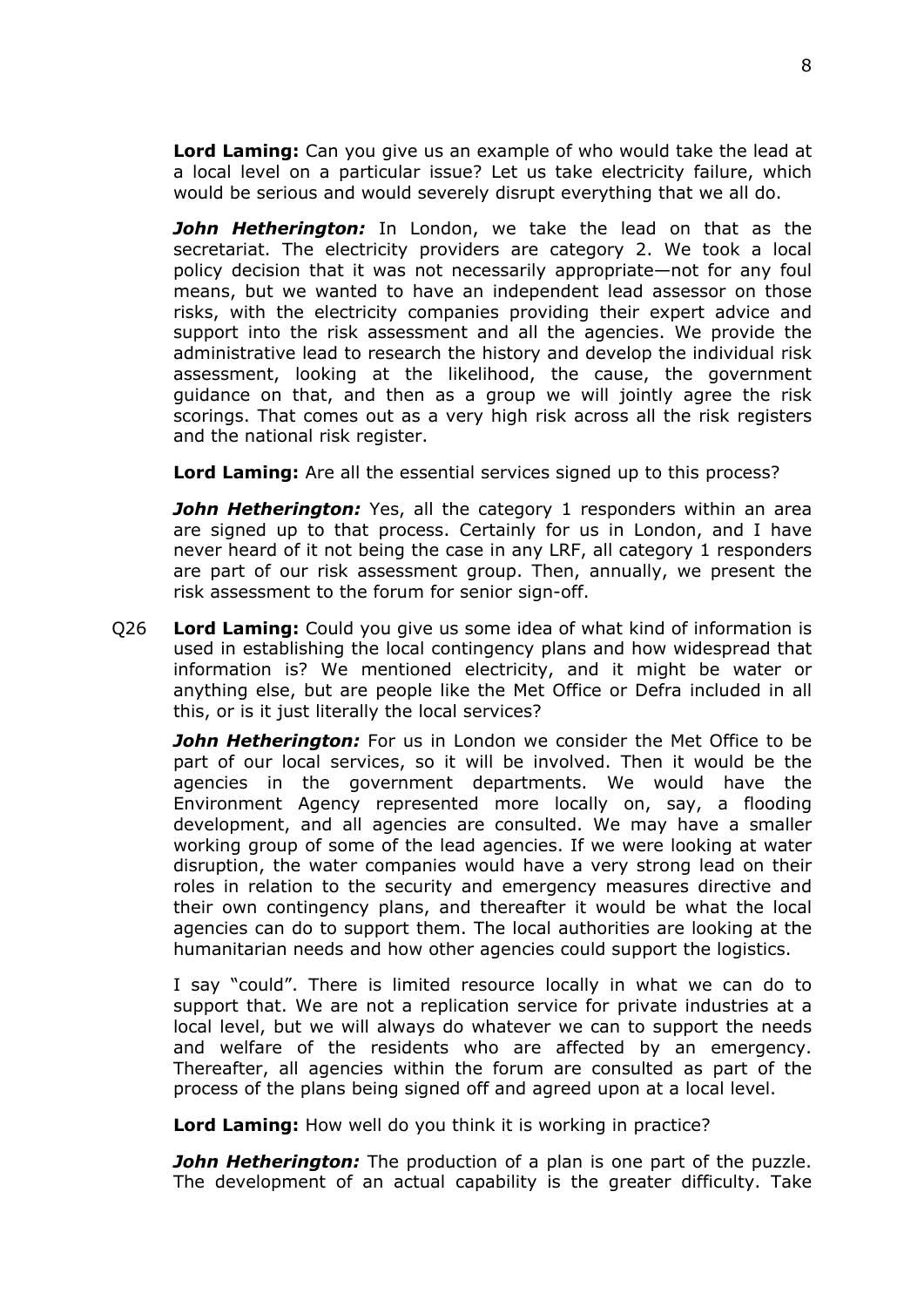water failure, for example: the water companies themselves are the provider and they will have plans in place utilising their own mutual aid across the industry for a certain figure that is directed by the regulator. But we know that there is a large gap between that and what our risk assessments say, and there have been further gaps between what the risk assessments say and what could actually happen on the ground. They have never come to fruition, but we have been relatively close on a couple of occasions where there have been fairly serious water service shortages due to major trunk nodes failing.

Fortunately the water companies are good at what they do and they have repaired them well within a short period, and they know how to re-zone and continue to provide that water, but at the local level we have very little additional capacity for generating the delivery of water to local residents. That would be a much harder ask were there to be a telecoms outage or power outage, and what we could deliver as local responders is fairly limited.

**Lord Laming:** You mentioned the gaps that exist and you are aware of them. Whose responsibility is it to close them?

*John Hetherington:* It is a collective responsibility. The difficulty is that that is not stipulated anywhere. This is where the role of the LRF is very interesting. We can foresee these issues, but we have very limited resources in what we can do to close those off. I will play devil's advocate here. Take the example of investing local funds as an LRF in procuring huge amounts of surplus water that was not required over a period of time. We have to use public money diligently and wisely.

As I said earlier, we are not necessarily a fallback service for the private sector delivery of utilities. However, we have the duty to provide to and support our residents and make sure of their welfare needs. We rely heavily on the voluntary sector in a lot of cases, and when in incidents such as the burst water mains—that is where we are most familiar with utilities failure in London, so I will speak for those—the utility companies have been excellent at coming forward and providing as much resource as they can and fulfilling the need.

**Lord Laming:** Thank you very much.

Q27 **Baroness Neville-Jones:** That was a very interesting set of answers. A question was left in my mind. I can imagine that the first responders have a very strong interest in making and planning something that has results. In other words, when you have done a wash-up you see where the gaps are and try to fill them.

What is your experience in practice of the second responders? You said that the water companies are very good at coming in and acting, which sounded to me rather like an after-the-event performance, but do you get a response out of them that reduces the level of hazards and risk for future events? Do they respond by strengthening their performance and palliating the problems that have given rise to the emergency before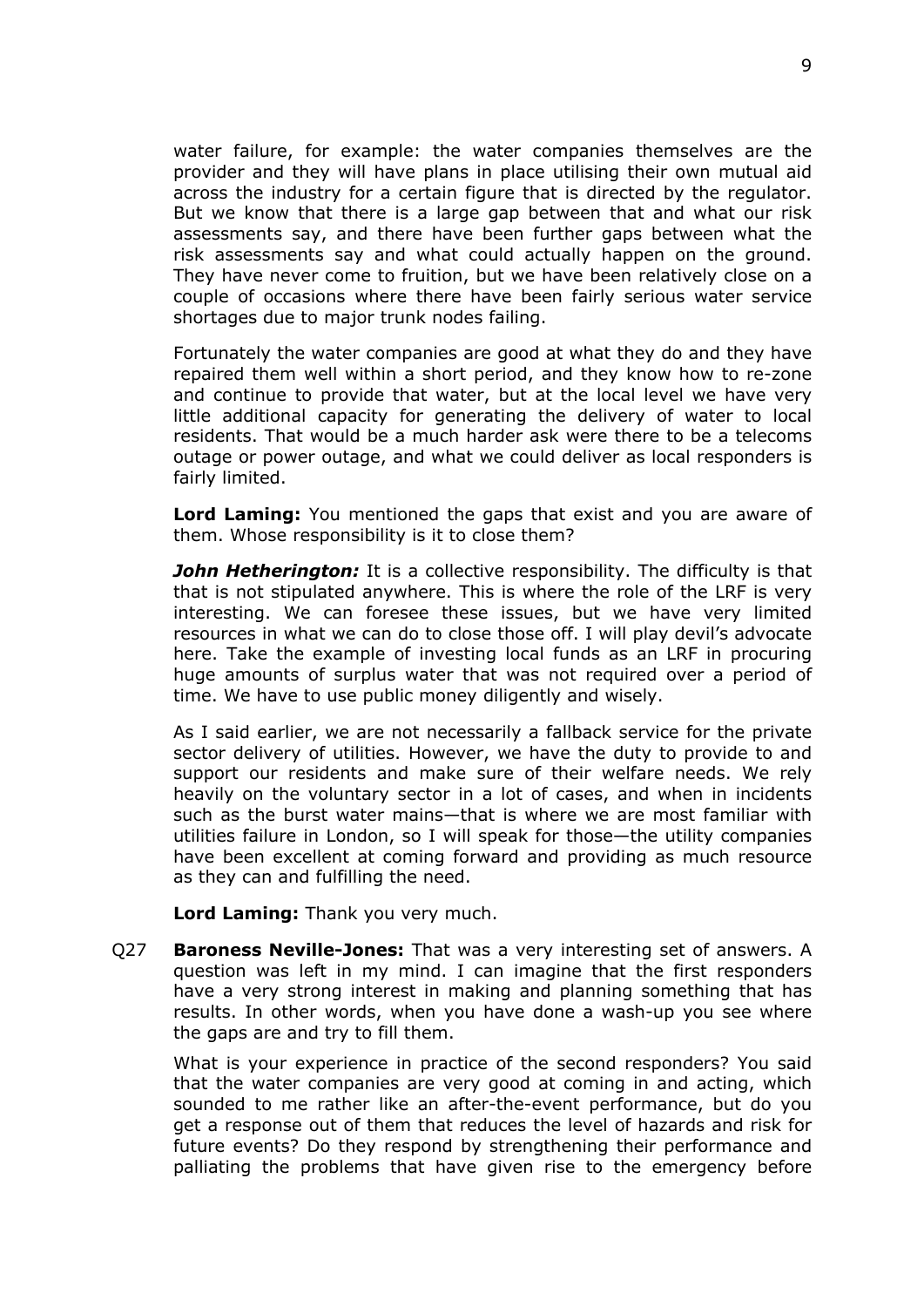things happen again? How do you find that it works in practice, or is there a problem there? What interest, if any, does central government display in that kind of issue, where you might need the engagement of the second responder at quite a high level, which I wonder whether you can always command at the local level?

*John Hetherington:* To answer directly on the experience that we have had, yes, the utility providers absolutely take preventive actions and are constantly working to improve their networks and make sure that they do not have any service delivery interruptions. We have seen a marked improvement over the past decade in their engagement with the local resilience forums, their pre-emptive warning of basic maintenance that could impact on their service delivery so that we can put necessary plans in place and have a far better understanding of the risk at the time.

The after-the-event response, as you put it, is a good response from them and they are proactive. They are not late in coming to the party. They are very open and honest now with us as responders. They are quick off the mark on the basic needs and the provision of alternative water supplies; I speak only for water companies, because that is the experience that we have had in recent years. If there were to be a significant failure, I think there would be a marked gap between what they can provide as part of their contingency planning and where we have a further capability through spare resources at the local level.

**Baroness Neville-Jones:** We have just heard about a London experience, and I would like to know whether it is the same in the north of England as well, in Cleveland.

Q28 **Lord Strasburger:** I want to burrow down a bit further on what Lord Laming was driving at. Back in 2016, we went through an exercise to test our readiness for a virus, a pandemic. A lot of recommendations came out of that that were not followed up and we are suffering from the consequences right now. You are identifying what you call shortfalls or gaps. Are you able to reassure the committee that we will not have a repeat of what happened with the virus exercise, in that the shortfalls have been identified but no one has responsibility for actually fixing them? I would be interested to hear from all three witnesses on that, if we have time.

*John Hetherington:* I think this comes back to the role of the LRFs versus the role of the regulators, particularly among utility providers. The role of the regulators is far stronger and is far more effective. That question is better channelled through them as opposed to the LRFs—not wanting to dodge the question. I think we are working hard, but there is a lack of resources and it is the responsibility of the utility company and therefore the responsibility of the regulator, first and foremost, to check up on the implementation of any recommendations.

**Lord Strasburger:** The professor's opinion might be interesting.

**The Chair:** If I may, I will go to Mr Marshall next and then to the professor. Mr Marshall, is what was said about London reflected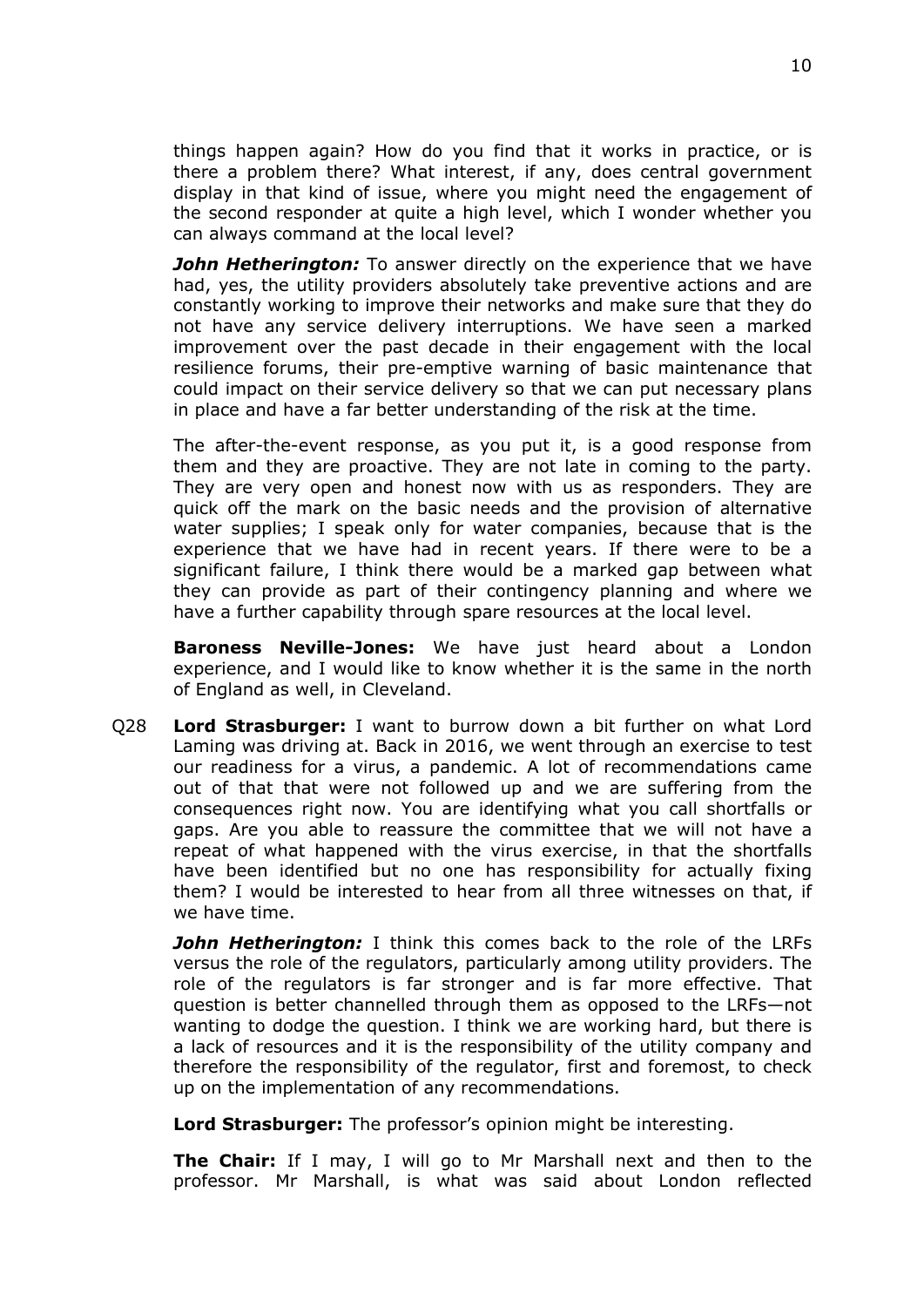#### elsewhere?

*Stuart Marshall:* I think generally it is. We have good levels of engagement and buy-in. Category 2 responders have a very limited set of duties in comparison to category 1, and there are some questions about why that is the case when they already have emergency management teams. They are undertaking risk assessment and a number of the duties that category 1s are already doing and are statutorily required to do.

On the working relationships, as always it comes back to the balance of risk and how much we are prepared to invest. John covered off the civil contingencies or LRF side of risk assessment. Ten years ago we saw quite comprehensive work being undertaken regionally on climate adaption. My understanding is that that has shifted significantly as the focus towards net zero has happened. The focus is very much now on energy conservation as opposed to some of the work that we saw previously on adaption, which was starting to bring organisations together and looked at some of the complications.

That is not necessarily the same across the country, but I am led to believe that there is no clear responsibility for that medium and longerterm planning, especially not multisectoral. We are seeing our utilities undertake significant work to start to look at climate change and what it means for their networks and investing in their networks. We are not seeing a joint conversation similar to the one John outlined, which covers the two-year period of what this means for partners in service delivery. We are not seeing that across the medium to longer term for climate adaption.

The other critical infrastructure element is that a lot of it comes from the security background through necessity and access to that information. There is a balance to be struck between what information can be readily shared and considered versus that needing to be locked away or not made available to partners. We have seen a couple of occasions where that has been identified through the SCG infrastructure part way through an incident, and suddenly the balance or the actions undertaken and needed to support that infrastructure have ramped up.

Suddenly there are secondary implications for something that was a minor incident at a level that we do not generally understand or have access to until it goes wrong. It is that understanding or that stress testing of structures: are they resilient to the external elements, do access roads flood? I understand that work is done on that, but not all partners in the LRF are fully engaged in that. I think there is some local knowledge and local awareness that could benefit from a more open conversation.

Q29 **The Chair:** A very quick practical point occurred to me earlier in these conversations. There was a reference earlier—it might have been from you—to the best thing to do in a crisis being to pick up the phone. Are there protocols that tell you when you should do that, or does it just rely on the common sense of individual officers?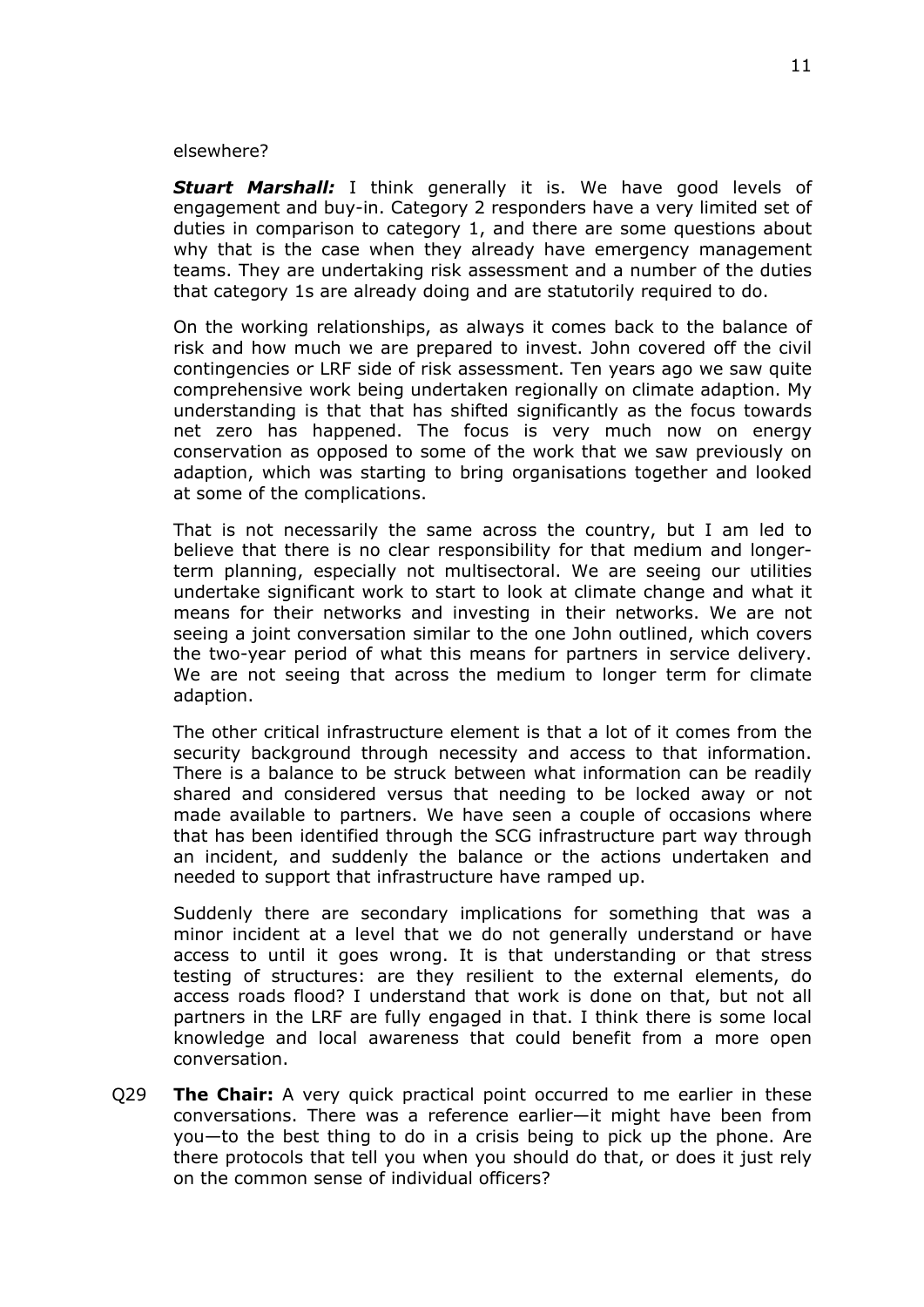**Stuart Marshall:** In all honesty, it is a combination. We have protocols set down, but before that there are text messages and contact is being made: "Are you seeing this?. We are looking at setting this up. What are your thoughts on this?" The protocols are almost there as a fallback to make sure that action happens, but hopefully in advance of that those networks are being utilised. We have seen it work quite effectively where senior officers within the three north-east LRFs have quickly got on the phone and set up regional co-ordination groups rather than tackling something individually.

John mentioned some of the partners. One of our partners covers seven separate police force boundaries, so there are potentially seven SCGs on call that you need to feed into. Having a single regional or two regional meetings can seriously benefit that. There are protocols, but there is sometimes the need to adapt and flex, based on the situation at hand.

#### **The Chair:** Thank you.

*Professor Jim Hall:* If I may, I will come in on a few of the points that have been discussed over the last few minutes. The first is on national and local co-ordination during emergencies. One instance is flooding, which is the largest climate risk that the UK has experienced. In that case, we see the Environment Agency as a national body and its equivalents in the devolved Administrations having the national coordinating role. I advised the EA in particular during the 2013-14 floods when a Science Advisory Group for emergencies was convened. There was the capacity there to provide expert insight from flooding and meteorological science as the events were unfolding on the ground. That might be an instance worth thinking about in the context of other types of very widespread disaster.

The second point was the extent to which, particularly with water, the asset management follow up on events when they happen. In particular, following the introduction of the duty of resilience on water supplied in the Water Act 2014, there has been much more of a focus on resilience, and the National Infrastructure Commission, which you heard from at the last hearing, has advised on a standard of resilience for the water utilities. I think that is providing a long-term focus on enhancing resilience across that utility.

There is the very good point about follow-up on stress tests and exercises. First, at a national scale there is not yet a systematic and agreed set of protocols about how and when it is next decided that stress tests should take place. That is absolutely fundamental, and perhaps there should be a bit more like the unexpected Ofsted inspections to really stress test the system. Then, as I think you are suggesting, there needs to be a very systematic approach to following up and checking whether the lessons learned have been implemented.

Finally, I would like to add something to what Mr Marshall said about local adaptation, because I recognise what he is saying there. I do not think that is because net zero is substituted for adaptation. I think it is because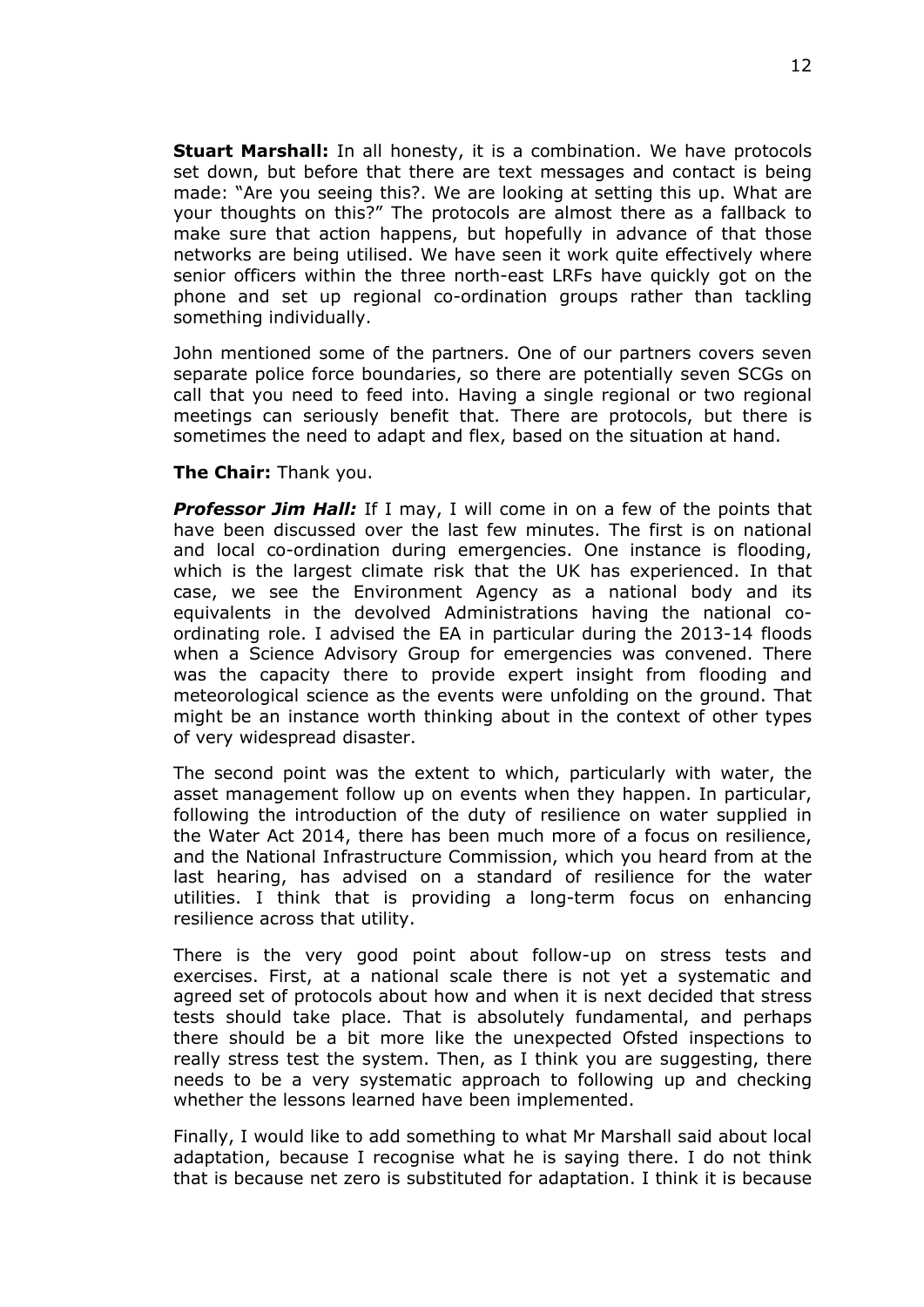there has been less resource going into organisations like the UK Climate Impacts Programme, which has been discontinued. Local adaptation partnerships had that convening role. Those things do not exist, and I think the advice from the Climate Change Committee's Adaptation Committee, which you also heard from at the last meeting, has underlined that reduction in adaptation capacity at a local level.

**Baroness Neville-Jones:** I think what has just been said answers the question I was going to raise, so I will not raise it.

Q30 **Darren Jones:** I am interested in what holistic assessments are done at national and local level. I am conscious that today, for example, the Government have published their third climate change risk assessment, which they are obliged to do under the Climate Change Act, in which they have looked at the modelling from the Climate Change Committee and then identified resilience risks to the country.

I would assume that that type of risk assessment would then flow down into more detailed risk assessments, and ultimately down to local level. Professor Hall, does that type of risk assessment to the third climate change risk assessment trigger somebody looking at assets across the country and correlating what that risk assessment says about preparedness for potential events in the future?

*Professor Jim Hall:* The process in the 2008 Climate Change Act is that, following the publication of the Climate Change Risk Assessment, the Government, with Defra in the lead, prepares a new National Adaptation Plan. That does not necessarily imply in the way you are suggesting that people are picking up the national scale risk assessment and working out what this means for them at a local level. I think the extent to which that is taking place is rather patchy.

The risk assessment is getting better and you can see more in it, which gives more local detail, more local differentiation, so there is a lot in there for people in communities, local authorities, to begin to pick up on and work out what it means for them, but there is no formal process in place for that direction to take place.

**Darren Jones:** Is it a risk assessment that is just done and put on the shelf?

*Professor Jim Hall:* No, because it does lead to central government publishing a NAP. Then the Climate Change Committee reports to Parliament on how well it thinks the Government are doing in implementing the NAP. You can read those progress reports for yourself, but latterly they have been quite critical of how much progress is being made on a number of key climate-related risks.

**Darren Jones:** John Hetherington, when you are working with your local authorities in London, do you look to these types of risk assessments, like the climate change risk assessment, to identify the types of issues that you might need to prepare for, as opposed to coming together in response to an actual incident or emergency?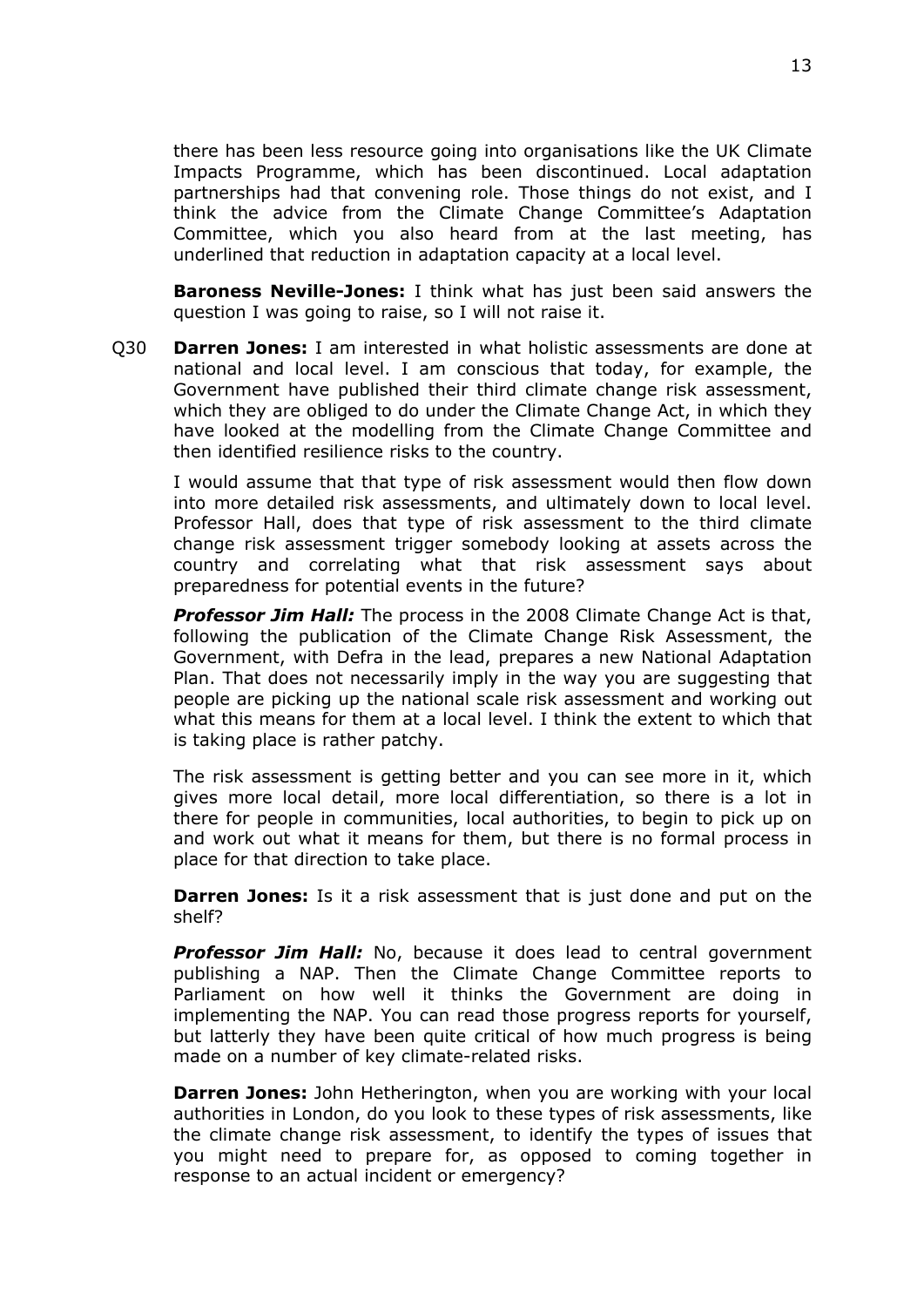*John Hetherington:* We are very much driven by the local risk assessment guidance, which looks at the outcomes as opposed to the causes. Climate change is given due regard in our risk assessment as one of the causes of it, but we assess the risk, moreover, of the severe weather: the extreme rainfall, the storms, gales, heatwave or cold weather.

**Darren Jones:** Would it be helpful to you if somebody translated the climate change risk assessment into outcomes that your body could then work to?

*John Hetherington:* Absolutely. I do not think they would be a million miles away from what we have, but anything to support that interconnectivity would be very useful.

**Darren Jones:** What makes you think that it would not be far from what you have already?

*John Hetherington:* We have risks for utility failures. We have the risks of severe weather, increased flooding, heatwaves, cold weather, storms, and so on. The space that it might come into is the more social risks for people, but that is a wider range of work that the LRFs might look to in the future.

**Darren Jones:** I ask, because in connection with Storm Arwen, the Business Select Committee, which I chair, was told that the resilience planning had been based on prevailing winds coming from a certain direction, but Storm Arwen led to wind coming from an unexpected direction. The climate change assessment would say that stronger winds were a risk, so what I am trying to identify is whether these national assessments are translated into something meaningful at local level or not and who checks that? Do you check that, Mr Hetherington, or does someone else check it?

*John Hetherington:* Our risks are not generally as specific as which way the wind would come from that caused the damage. We would have the risk of storm damage as a result of wind, but it would not necessarily be as detailed as which way the prevailing wind would come from and therefore what the exact impacts would likely be, which, as Mr Marshall said earlier, is why the real difficulty in those early stages of an incident is understanding the extent and the impact of what has actually happened.

**Darren Jones:** Mr Marshall, it would be useful to know how the infrastructure companies in your particular area share information with you, because, as I just put to Mr Hetherington, infrastructure companies make assessments of climate change risk and make certain assumptions. In the example I gave that included a particular direction of strong wind, somebody was translating it at that level of detail. When the companies do these assessments, do they share them with you as a local resilience forum?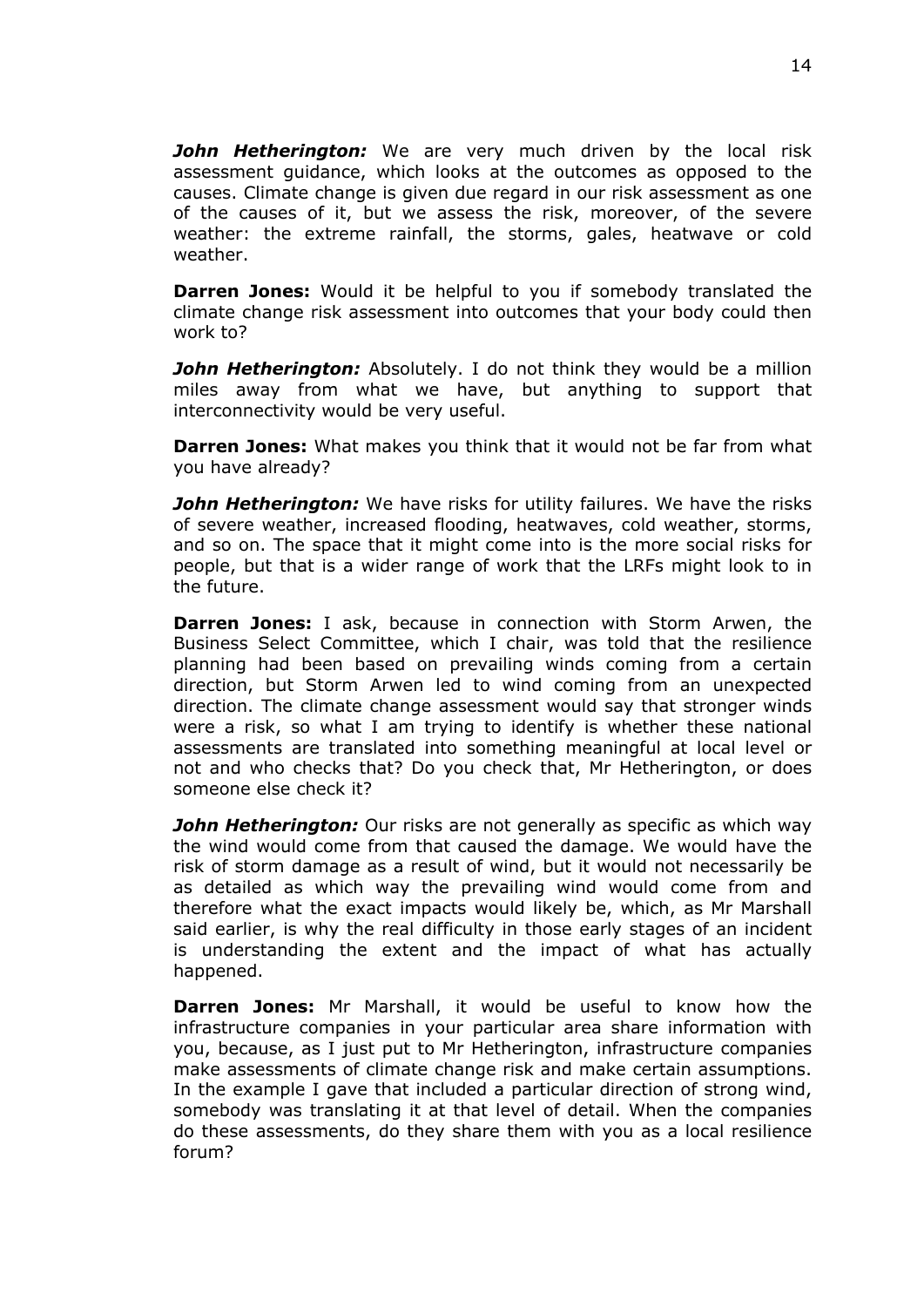*Stuart Marshall:* To a point. They have always been very proactive where we have asked for more information, and this probably goes back to the earlier point about our two-year outlook. We have had discussions. I suppose the example for me that tied in was about the sea-level rise and the suitability of flood defences going forward. The Teesside area is a very heavy petrochemical industrial base, and some of those sites are protected by and reliant on flood defences.

We know that as the sea level rises the potential for an inundation like 2013 will also increase, so there has been that discussion. It is not comprehensive across every climate-related risk and sector. That was the example that stood out. I know colleagues in the power industry are looking at temperature rises. They have undertaken work on ensuring that substations' equipment has been increased, again with modelling on sea-level rise and the potential for flooding, so we are seeing elements of that.

One of the issues we have is the amount of resource as well as mandate. I understand that our local risk register currently has about 120 separate risks on it. We have a team of four principal emergency planning officers to work through, train and plan, and there is a large requirement to try to get that golden thread from national doctrine down to local and sub-LRF level. That is a challenge for which we are not resourced and do not have a mandate for. Our current set-up is towards that two-year outlook.

There are discussions where something is highlighted by partners as a risk. We can ask for further information, and generally the industry is supportive about it is doing about that particular concern, but there is no comprehensive methodology or ownership of that at local level.

I think it goes back to the multisectoral question about climate adaptation at a local level. We are seeing the utilities—water and electricity—work more closely together on what climate adaption might mean for them. We are not necessarily seeing that being joined up to local authorities, health providers and others as to what the collective picture for Cleveland is as a whole. It might be different in other areas.

**Darren Jones:** It might be helpful to you if a central government department or a regulator had the mandate to require the owners of critical national infrastructure to do their own assessments, in line with these national risk assessments, and then to provide you with all the pieces of the puzzle so that you can piece together the fact that you have power, water, telecoms, maybe some heavy industry, and then you can plan based on the information that is provided to you.

*Stuart Marshall:* A huge amount of resource is going into comprehensive understanding of how the different elements and risk assessments fit in across sectors and whether people are using the same baseline. That is not currently the LRF's remit. It is not our mandate. We are not resourced for it, and I do not know whether it might be detrimental to what LRFs do to increase the remit to that level. The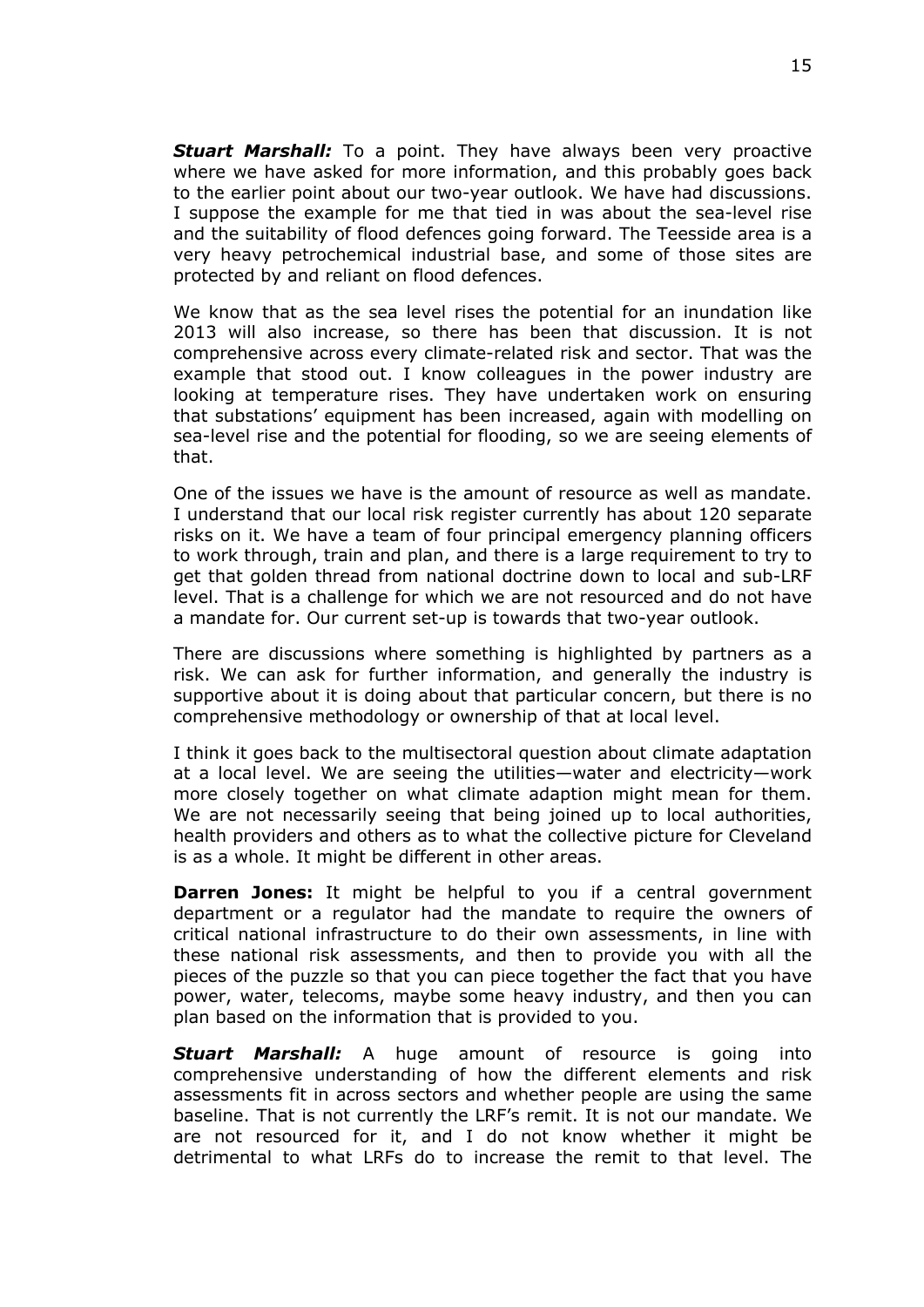question from my side is: who is doing it at a local level? I am not sure that we have the answer.

**The Chair:** If it is not your remit, whose remit is it?

*Stuart Marshall:* Absolutely.

**The Chair:** A good point.

Q31 **Baroness Healy of Primrose Hill:** My question is for both Mr Marshall and Mr Hetherington. Thinking about your local infrastructure and extreme weather, have there been any near misses that concern you and that you could reveal to the committee? Mr Marshall, you have spoken about tidal surges. Is that one of the things that you are most worried about?

*Stuart Marshall:* Yes. we have 120 risks on the risk register. To me, there is a danger with the model risk assessment that we undertake if we put things into boxes, into silos. A lot of the incidents that we deal with have been far more complex than that. During the tidal surge that I mentioned, yes, there was flooding, but there was also a power outage because a substation was impacted, and I understand that three petrochemical sites were also impacted. Those sites are not necessarily designed to be flooded and operational. Their design spec did not consider lateral loading, the pressure of water on tanks and the potential for lift.

I think we are seeing a greater recognition of it not just being flooding not just this, not just that. There are a number of outcomes, and scenarios tend to be more complex. As we see more reliance on remote infrastructure, there has to be consideration of where networks run, and trying to unpiece that can be quite problematic. It is way beyond our current resource to start to unpiece what it means for somewhere down the line if something impacts further up and if the network is operating in a certain way on a certain day.

My general feeling is that there is benefit in doing a risk assessment, but, thinking about John's point about capability, are we match fit to deal with this, this and this? The requirement to deliver water while there is a comms outage suddenly becomes a lot harder than just delivering water. It is getting more and more complex.

Q32 **Baroness Healy of Primrose Hill:** Thank you, Mr Marshall. Mr Hetherington, as a Londoner I was aware of the latest flooding, the impact it had on housing and how the local authorities deal with that. Could you also talk about any near misses, when the situation could have been worse?

*Stuart Marshall:* I think there were more actual events than near misses. One near miss that springs to mind and which demonstrates the interdependencies is the August 2019 lightning strike. Two simultaneous power supplies responded as they should have done and went into a failsafe mode so that they did not trip a larger, wider power outage, and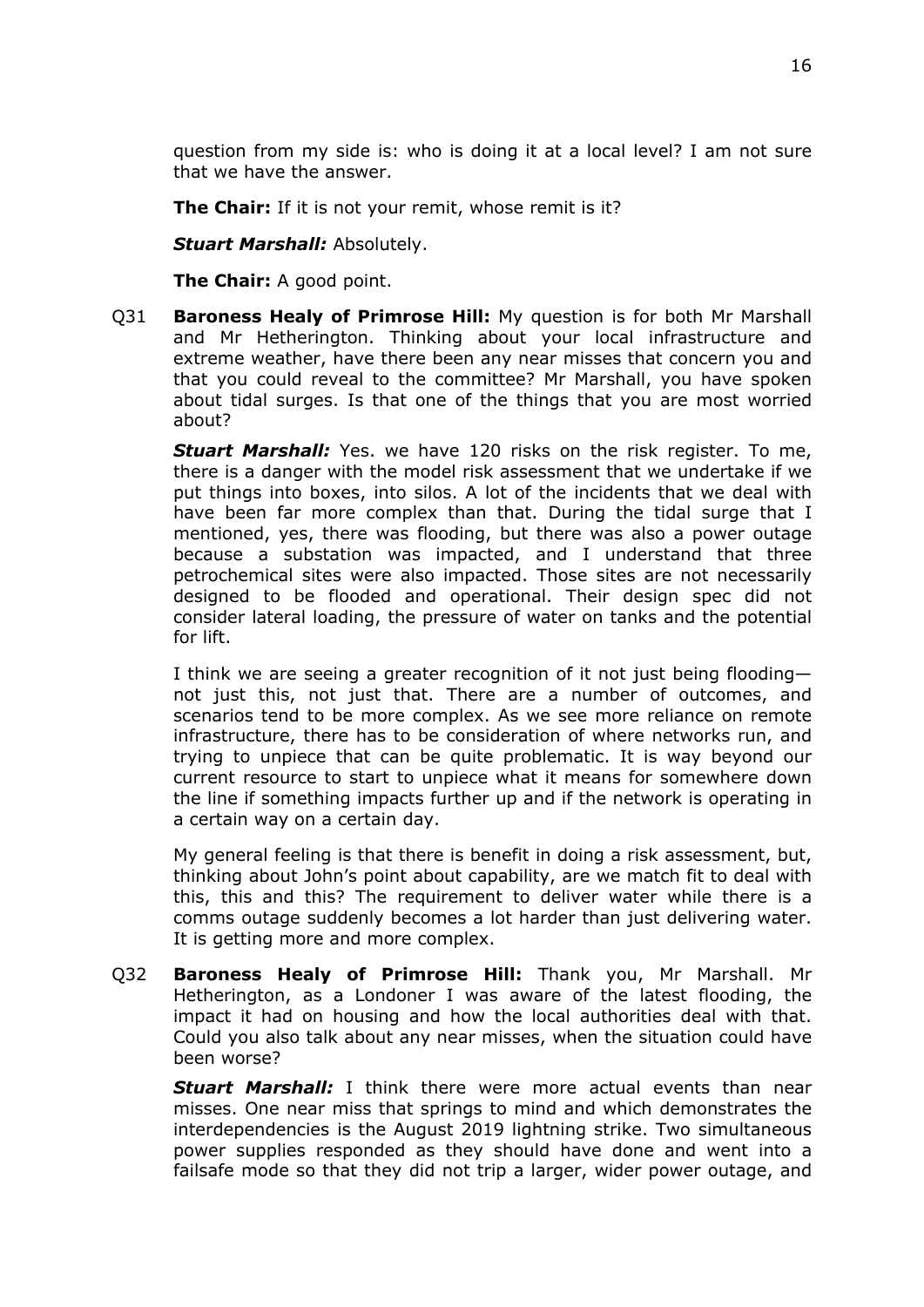we saw that very short power outage into London that had quite impactful events on the rail industries. A number of the new types of locomotive tripped their own systems with that instantaneous power failure and required engineer restarts.

Through some events like that, we are starting to see the dependencies and some of the unknowns coming into play from quite small events. I understand from all the reports that came out that the power response was absolutely the right one, and that it was understood and intended that the network would respond to save the wider network—almost like a fuse tripping; that is how I would put it in my own layman's head—but we saw those wider cascading impacts on the travel network and the wider understanding of the incident.

Q33 **Baroness Neville-Jones:** I would like to tackle another area. Who is responsible for what and what are the potential consequences?

At our last evidence session, which I think some of you may have listened to, witnesses told us that they thought that there was a poor understanding of the interdependencies between different parts of the infrastructure and a lack of clarity about who owned them: for example, that there is the risk that one infrastructure failure will lead to another.

My question is perhaps directed initially to Professor Hall. What do you think the Government should be doing to address this? How far do you think they are addressing it, and what more do they need to do? Perhaps Mr Marshall and Mr Hetherington might talk about the extent to which they feel able to be active in and successful at stress testing the independencies at the local level. It is clear that this is increasingly an area of preoccupation and a difficult one. I would be interested in your reflections on it.

*Professor Jim Hall:* I think what you have said is right. Independencies are one of the trickiest aspects here, in the sense that individual utility operators understand their own networks pretty well, but they have a less clear picture of the networks upon which they depend.

What can and should be done about that? One aspect is information sharing and establishing whether the right information-sharing arrangements are in place. The other witnesses may wish to comment upon that. If they are not, is this because of a lack of time or resources? There may be security concerns—or indeed commercial concerns, because a number of these are private regulated companies—that are getting in the way of information sharing.

The other thing that can be done is to develop a system-of-systems perspectives. This is something that we do in my research group at the University of Oxford. We develop system models that couple together the power network, the water networks, telecommunication, transport, road and rail. Those types of models are never perfect. We are not directly responsible for any of those systems, so we do not have the best information that there can be.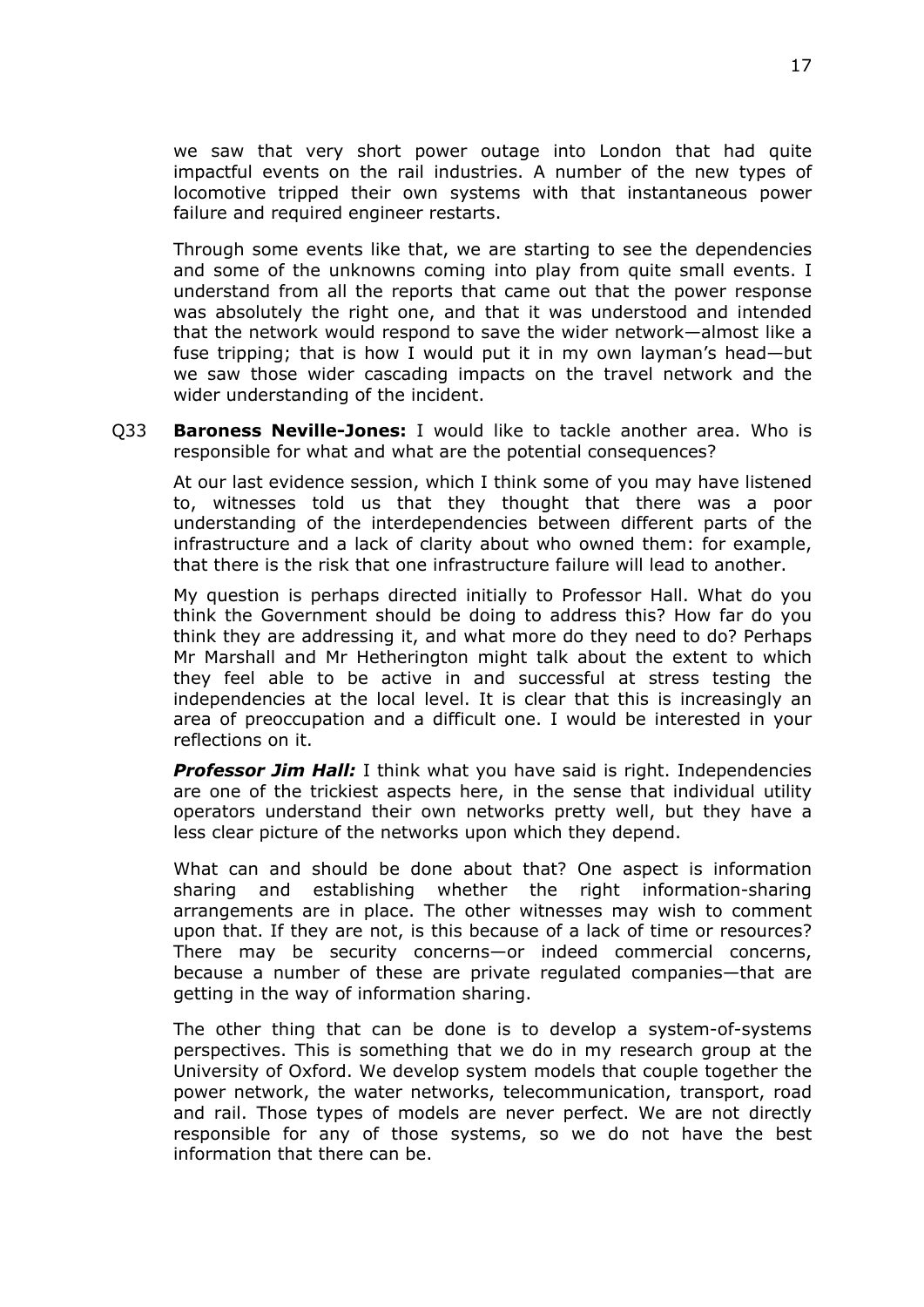A system-of-systems perspectives provides you with a shared platform, which all the different system operators can get around, develop a shared understanding of, and use as a basis for understanding where the critical interdependencies are where they ought to be sharing more information. In particular, it is where they can develop a sense of priority, because when you start talking about interdependencies, you can very quickly end up with a very long list of them and begin to worry about where to start.

It is only when you begin to analyse them and do the numbers that you get a sense of which these are absolute priorities that we must get right.

**Baroness Neville-Jones:** You have made a number of penetrating comments on the sort of approach that one could adopt to start getting at this issue. Are the Government doing any of this, and are they doing it effectively?

*Professor Jim Hall:* As you will have heard from Sir John Armitt at the last hearing, the National Infrastructure Commission did a study of the resilience of national infrastructure that made use of some of the analysis done within my group. Also, within the Climate Change Risk Assessment, there is some analysis both of infrastructure sectors and of their interdependencies. Those are the parts of government that, in my experience, are paying the most attention to interdependencies.

This surfaced in the 2016 National Flood Resilience Review, which was led out of the Cabinet Office. At that point, questions were being asked by the Cabinet Office about infrastructure interdependencies.

**Baroness Neville-Jones:** Do you agree—I think it was Sir John Armitt who said it—that there was a poor understanding of interdependencies between the different parts of it. Do you agree with that judgment? It does sound as if there are ways in which you can do this, but there is a long way to go in reality.

*Professor Jim Hall:* Yes. This will never be perfect, so it depends what one's judgment of poor is or is not, but certainly one could do better.

**Baroness Neville-Jones:** How does it feel at the coalface?

*John Hetherington:* I completely agree with that statement. We have been wrestling for a long time with how to properly understand those interdependencies. From 2013 onwards, we introduced a system of systems perspectives that was similar to, but probably a lot more crude than, Professor Hall's. We have an "any town" approach where we look to thematically map the primary, secondary and tertiary independencies or consequences by sector as a result of a utility failure, but this is quite a crude, first-pass understanding.

As the world becomes ever more complex and ever more reliant on new technologies—switching valves, the reliance on PSTN networks and how they will be switched off, greater reliance on the internet to drive remote gauges, modelling, understanding of different networks—it becomes very complex. We in the LRF are jacks of all trades and masters of none, to be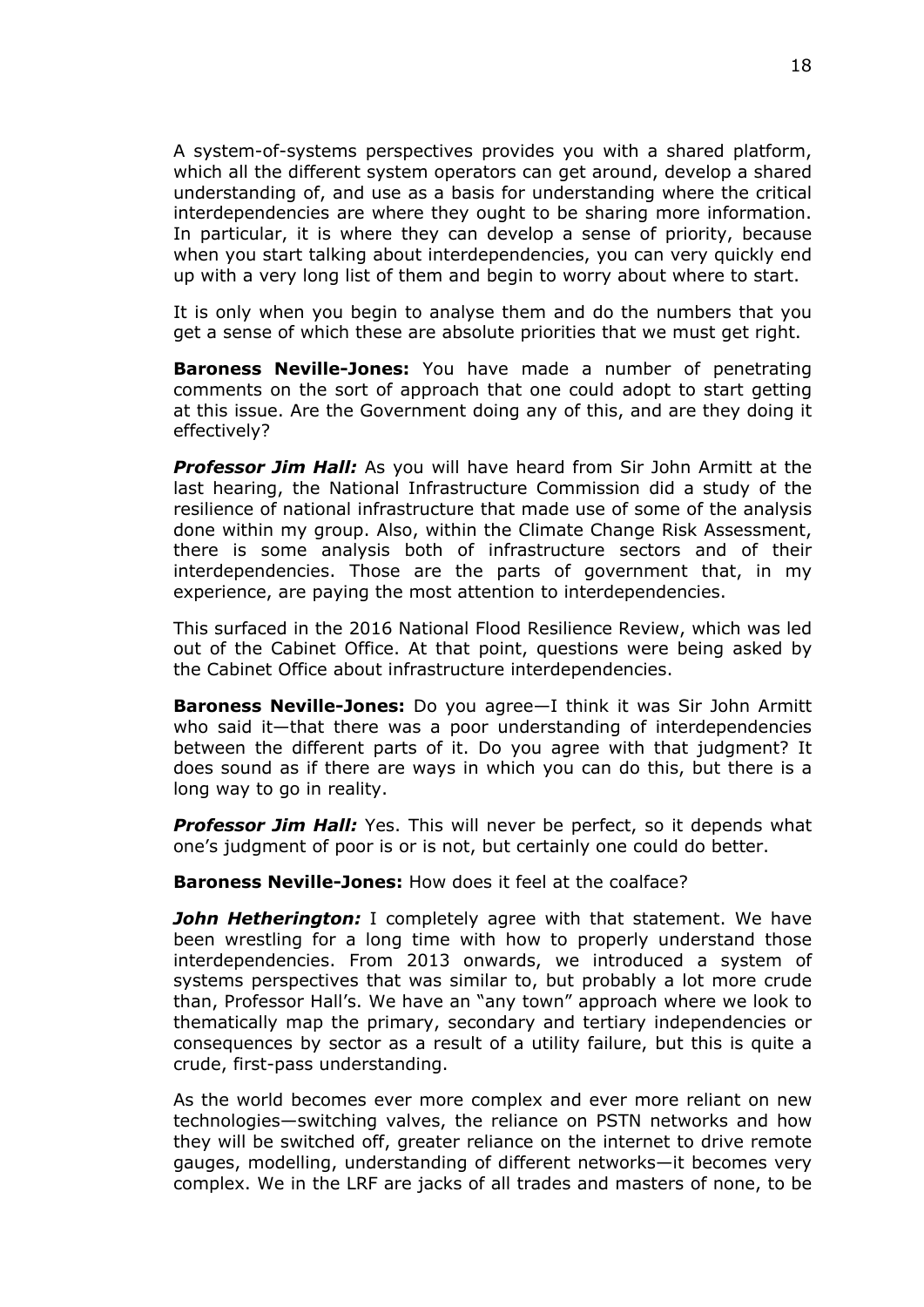crude about my fellow professionals. We have to be across every incident that may occur, so we do not have the time, resource, understanding, expertise or knowledge to look into any of these in real detail to truly understand them.

The phrase goes, "It's not in the plan. It's in the planning". The step before that is trying to understand exactly what may happen, and that is the territory that we are still largely in: trying to understand what some of these impacts will be and then to have the networks and the understanding of who has what resources that we can bring to bear and respond to at the actual times of an emergency. I certainly agree that it is fairly rudimentary, and that a lot more work needs to be done on it.

**Baroness Neville-Jones:** I can see that there is a capacity issue for you in local government, but is it also simply a question of the complexity of the issues involved—common sense tells you that this is a complex area—or is it also or mainly an issue of attitude, of people being willing to come to the table and lay out where they see the problems and where they may be aware of their own internal weaknesses? You probably have to level up with quite a lot of honesty when you start getting into interdependencies. A lot of this lies in the private sector, so do you get co-operation?

*John Hetherington:* We do. It would probably be fair to say that there is a mixture of all three there. Sometimes it is not deliberate disinformation, misinformation or lack of information. It is simply—I would not even say a lack of imagination—a lack of understanding of the sheer dependencies, of just exactly how dependent other agencies are on a function that somebody else delivers.

**Baroness Neville-Jones:** Yes, I understand that. Mr Marshall, what has your experience been?

*Stuart Marshall:* It is similar to John's. We know it is an issue. We have tried to map out across our area what it means for us and seek assurance where we can about things like what the loss of power means for the petrochemical industry. In the event of a shutdown, what impact or concerns might we see among the public as a result?

The trouble is that the more questions you ask, the more questions you need to ask, and it becomes ever more complex; Professor Hall made the point about where we are going with this, the huge stack of problems, and what we can do as an LRF when we do get those problems. There would be benefits in looking at some kind of standard toolkit, similar to John's "any town", where as LRFs we can build in our experiences from perhaps more localised incidents and start to build a comprehensive bank of considerations.

In our experience, the loss of power resulted in the loss of water, sewerage, traffic lights and the ability to secure premises, which then led to staff concerns and demands on 999 and so on. That comprehensive mapping out of what the likely impacts could be is far too big a task for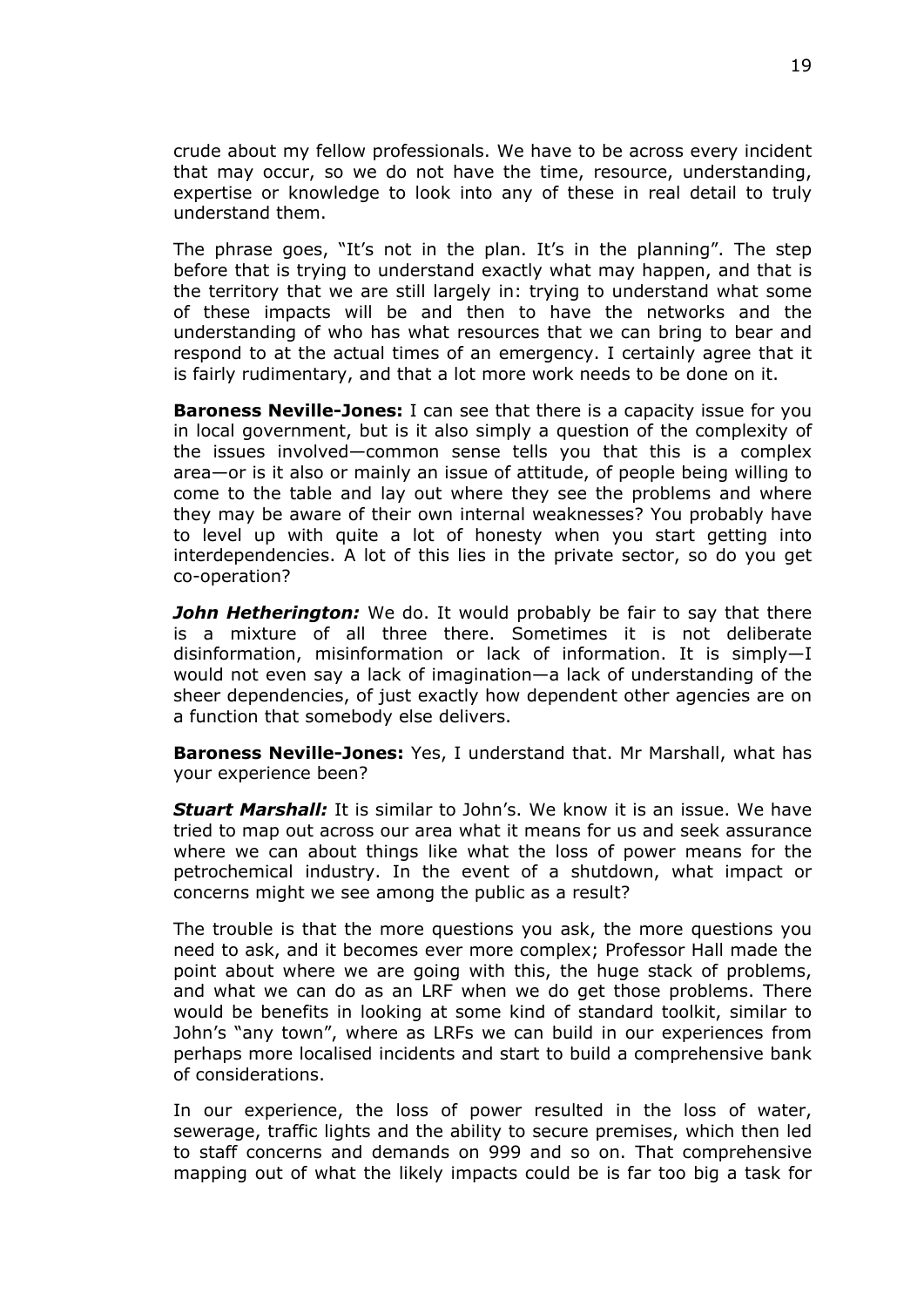an LRF, and there is a lot of potential learning from elsewhere. Talking about the larger incidents, a huge amount of learning came out of the States and the blackout on the east coast. We can take some of that learning and start to drill down to an LRF level to see whether something is relevant to us and what we can adapt from it. Things tend to be on an LRF case by case basis, in my experience, rather than a comprehensive national effort to improve resilience.

**Baroness Neville-Jones:** You think there is quite a big function for government there at a national level.

*Stuart Marshall:* At a national level, yes, whether it is government-led or government-facilitated. I think it can be looked at, but there is a void there that could be filled once for the 36 or 37 LRFs, rather than us all trying to do it ourselves.

**Baroness Neville-Jones:** Professor Hall, do you feel that this is an area that the committee could usefully pursue in order to try to get the game raised?

*Professor Jim Hall:* Yes. I think there are opportunities. I think Mr Jones referred to the possibilities of downscaling the Climate Change Risk Assessment. The CCRA is becoming more spatially resolved, and there are opportunities in science and in modelling eventually providing quite detailed information everywhere, but it also needs local input to verify it and add local credibility.

There are opportunities to combine some of what is going on in the analysis of national networks and what the national-scale utilities are doing and to customise that at a local scale. That could be done without an impossibly large amount of effort.

Q34 **Lord King of Bridgwater:** Just in passing, I notice that we have a rather east-coast preponderance here. As an ex-West Country MP, whose constituency included the Somerset Levels and the Hinkley Point nuclear power station, and reading in our briefing the talk about the increased risk of compound flooding for Cornwall, Devon and the Bristol Channel, I do not think we need too much warning about that. Certainly during my time as MP we had complex flooding a number of times, even before global warming had really got under way.

What has come out of your evidence is that although there are different critical national interest infrastructures, electricity is absolutely at the core of everything: communications, pumping facilities, the internet system. The whole of your operations in your local resilience is dependent upon electricity and good communication. There is a statement in our evidence that says that there needs to be increased political awareness of the high impact of major blackout and the inadequate measures currently available to restore the network to all parts of Great Britain in acceptable timescales. Individually, and from your own professional experience in each area, do you think that is an accurate criticism?

**Baroness Neville-Jones:** It took a long time with our one, did it not?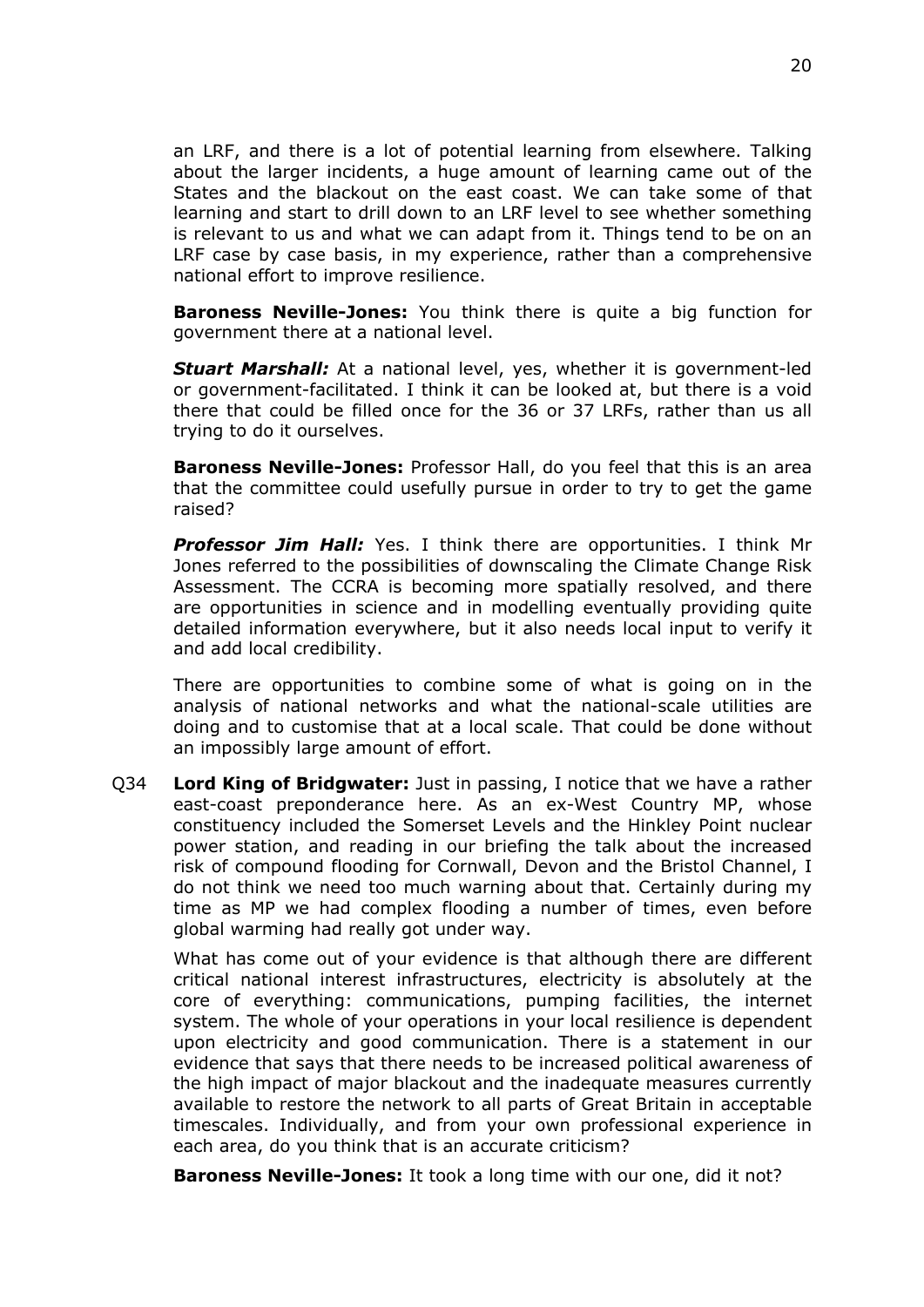*Professor Jim Hall:* Yes. The so-called black-start scenario where all the grid goes down and then power is required to restart it deserves a great deal of attention.

**Lord King of Bridgwater:** Yes. You cannot do it. Is that right?

*Professor Jim Hall:* You have singled out electricity. Alongside electricity, I would add telecommunications. On the one hand, as telecommunications operators will point out, there is a lot of redundancy in the telecoms network; it is multiply connected. None-the-less, there are also dependent single points of failure within that network. How vulnerable that network is, the circumstances in which the telecommunications on which all these other critical national infrastructures depend in the same way as they depend upon electricity, is not fully understood.

**The Chair:** I do not want to rock the boat in any way, but I have heard it said that if water and sewage go down, civilisation is over in about three days, but I will let that lie. Mr Marshall and Mr Hetherington, do you want to add anything?

*Stuart Marshall:* In terms of planning, it is fair to say that there is a national effort under way to look at a national power outage. There have been instances globally, and instances of power outage nationally, which have identified some gaps. We know that with Arwen there was a significant amount of time and a number of problems that fell out of that are still being debriefed on. For me, one of the significant issues is the national and local planning and communication around that. There is only so much that we can do at a local level. We are not going to have access to the National Grid. We are not going to have that information fed through to us as individual SCGs without going through to national.

**Lord King of Bridgwater:** You would agree that there should be increased political awareness of the problem.

*Stuart Marshall:* We need the assurance that we are as match fit as we can be for the risk, which is a recognised risk.

*John Hetherington:* I agree. The increased political awareness of the risk is one of the risks that keeps me awake at night. The consequences would be quite catastrophic.

**Lord King of Bridgwater:** Do you think the others with whom you work at top level think they have done enough?

*John Hetherington:* To follow on from Mr Marshall's point, I think we need to step away from risk assessment through joint methodology and really embrace a joint risk management approach to where the mitigations are taking place and to the pre-warning of the population warning and raising this risk not only to political levels but to the general public—so that people understand what they are potentially facing and how they can support themselves in the first instance so that public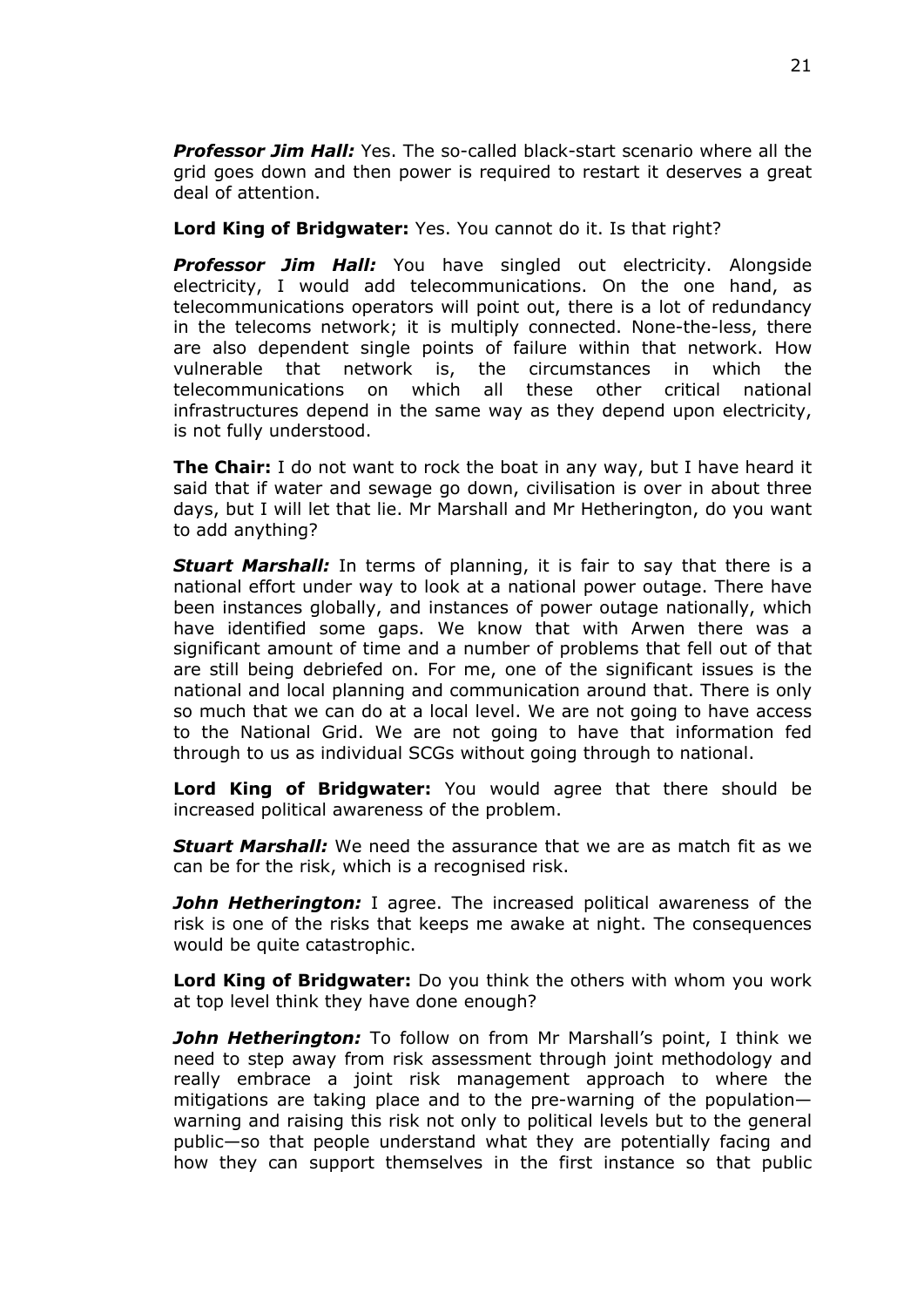sector organisations and the national effort can look after the vulnerable persons who will need the support most.

**Lord King of Bridgwater:** Thank you very much.

Q35 **Lord Laming:** A quick question. Our witnesses will know that the House of Lords Risk Assessment Committee concluded that the LRFs do not have sufficient contact with the Civil Contingencies Secretariat and are not viewed by government as trusted partners in the risk management process. Do you agree with that?

*John Hetherington:* We recognise that we do not have a direct link into the Cabinet Office, but we do have a link through the Department for Levelling up, Housing and Communities, which is our one-stop route into central government and serves us very well as local responders. We need to move towards joint risk management, both at the local and the national level, and possibly even get rid of those terms and just work out at what point within the entirety of the government structure the resources and capabilities are best galvanised and delivered, and work more cohesively together.

We are certainly a trusted delivery partner, and that has shone through the engagement as a result of the Civil Contingencies Act review which the department undertook recently. I think LRFs are viewed as trusted partners within central government in terms of delivery, but prior engagement on a number of actions perhaps still requires further work.

*Stuart Marshall:* I support that. Risk-assessment issues have been identified and raised with the committee. One that stood out was that a lot of the information comes from the centre and is assessed locally, but that assessment sometimes does not go back in and repopulate, get recognised. That, combined with the capability elements, means that at the local level we only have resource to meet this level of scenario. It is not necessarily fed back in and understood.

Therefore, rather than taking it step by step, we need more of a risk management approach to risk and capability—that sort of two-way flow of information. Ideally, learning from incidents is also needed. Anything that can improve what is already quite a robust information flow would be of benefit.

*Professor Jim Hall:* I would add to Mr Marshall's point about the twoway flow and whether the National Security Risk Assessment contributes to the national risk register at the moment. I sat on a Royal Academy of Engineering group that has recently made some recommendations about the NSRA. The first recommendation, by the way, is how unhelpful our categorising of risks in terms of likelihood and consequence often is. Secondly and more significantly, there is the need to focus much more on preparedness as part of the NSRA—so not just how big the risk is, but how ready we are for it. Questions about preparedness would be a very good basis for more of a dialogue with local resilience fora.

Q36 **Sarah Champion:** John, the Government set out a bold vision for their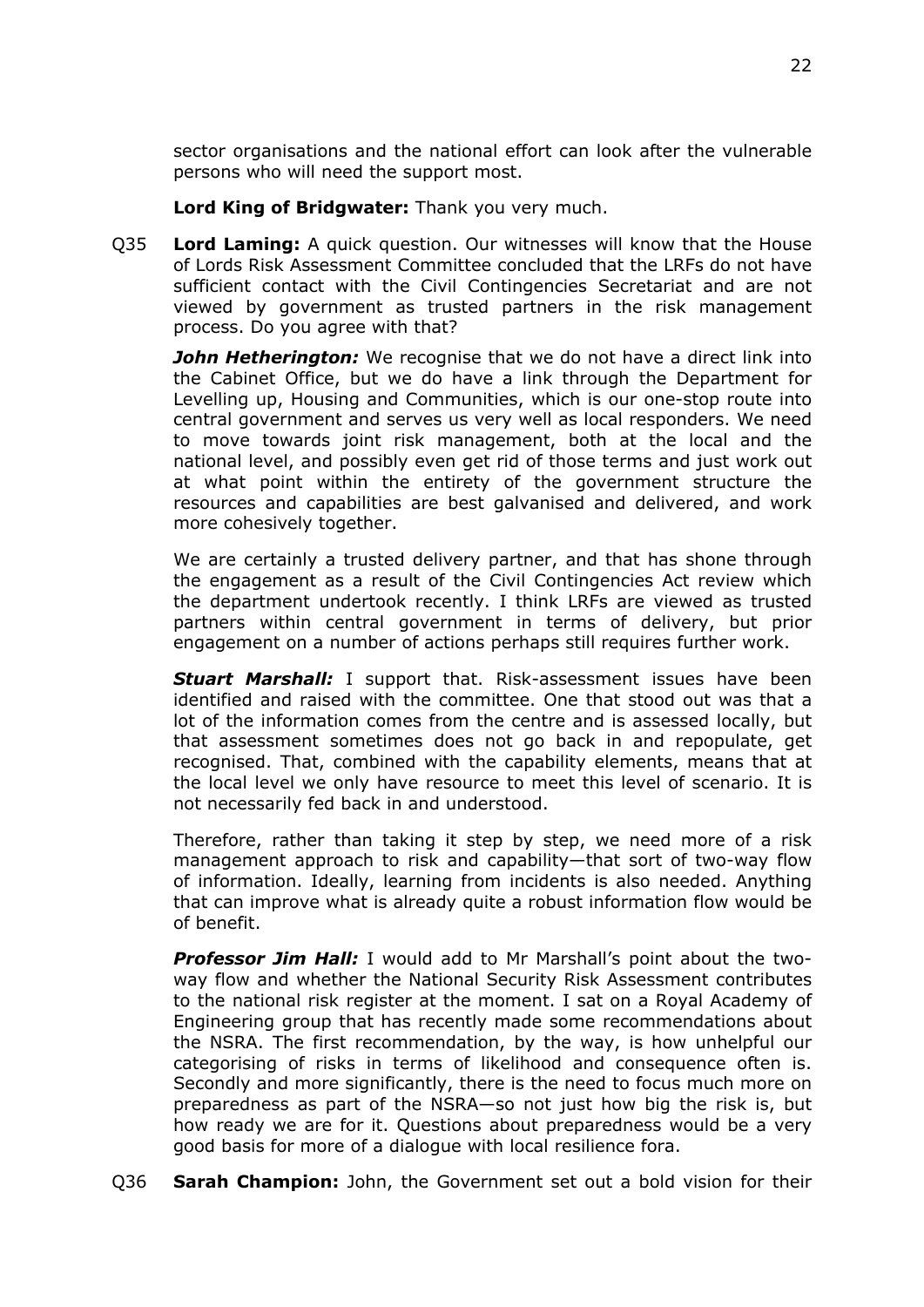forthcoming resilience strategy. Building on what you said in your previous answer, do you expect the strategy to devolve more responsibility and accountability for resilience to a local level, and, if so, what would you need to see in place to make that happen?

**John Hetherington:** Sorry, Chair, if we have time could I just give a quick example in answer to Lord Laming's question that might be useful?

**The Chair:** It is okay with me, if it is okay with everybody else.

**John Hetherington:** Sorry, and then we will come back to the question.

A real example of the two-way dialogue that Mr Marshall spoke about is the fuel shortages that we had earlier in the year and the expectation that local responders will have 10 days' bunkered fuel stocks ubiquitously across all agencies. That is simply not the case. We as local responders have made that case many times over a number of years, yet the answer comes back, "We've told you that we expect you to have 10 days, so you should have 10 days". That is an example of where we need to have a more constructive dialogue, because there are very good reasons—landuse purposes, for example, or just economic reasons, or the way in which services are constructed—for why that just is not possible for all cases. That serves as an example of how the two-way dialogue about the actual risk and what we are expected to have in place at a local level could be improved.

Sorry, could you remind me of your question?

**Sarah Champion:** Do you hope, do you believe, that the forthcoming strategy will devolve a lot of responsibility at a local level, and what would the Government need to do to enable that to happen?

**John Hetherington:** I do not necessarily hope that the responsibility will get devolved to the local level. Rather, I hope that, through the assessment of risk, we translate that into joint risk-management and hold the risk at the appropriate level. There are some places where risk is better held, or better resourced, at a national level, and there are some places where it is best done at a local level.

A simple greater devolvement to the local level would be too blunt an instrument. We need to be far more nuanced in how we look at that, and we need to look across the range of the risks that Mr Marshall spoke about, because we have a wide variety. The repatriation of UK nationals is not a suitable risk to hold at the local level, because we just do not have the levers, the policy adaptation or the resources to influence that. That is better held at a national level, where we can supplement and support appropriately if we are engaged in the proper planning.

**Sarah Champion:** Jim, what would the ideal division of responsibility be between national and local government in relation to CNI?

*Professor Jim Hall:* It has to be multiscale, because a lot of what we are talking about here are national networks that are understood and run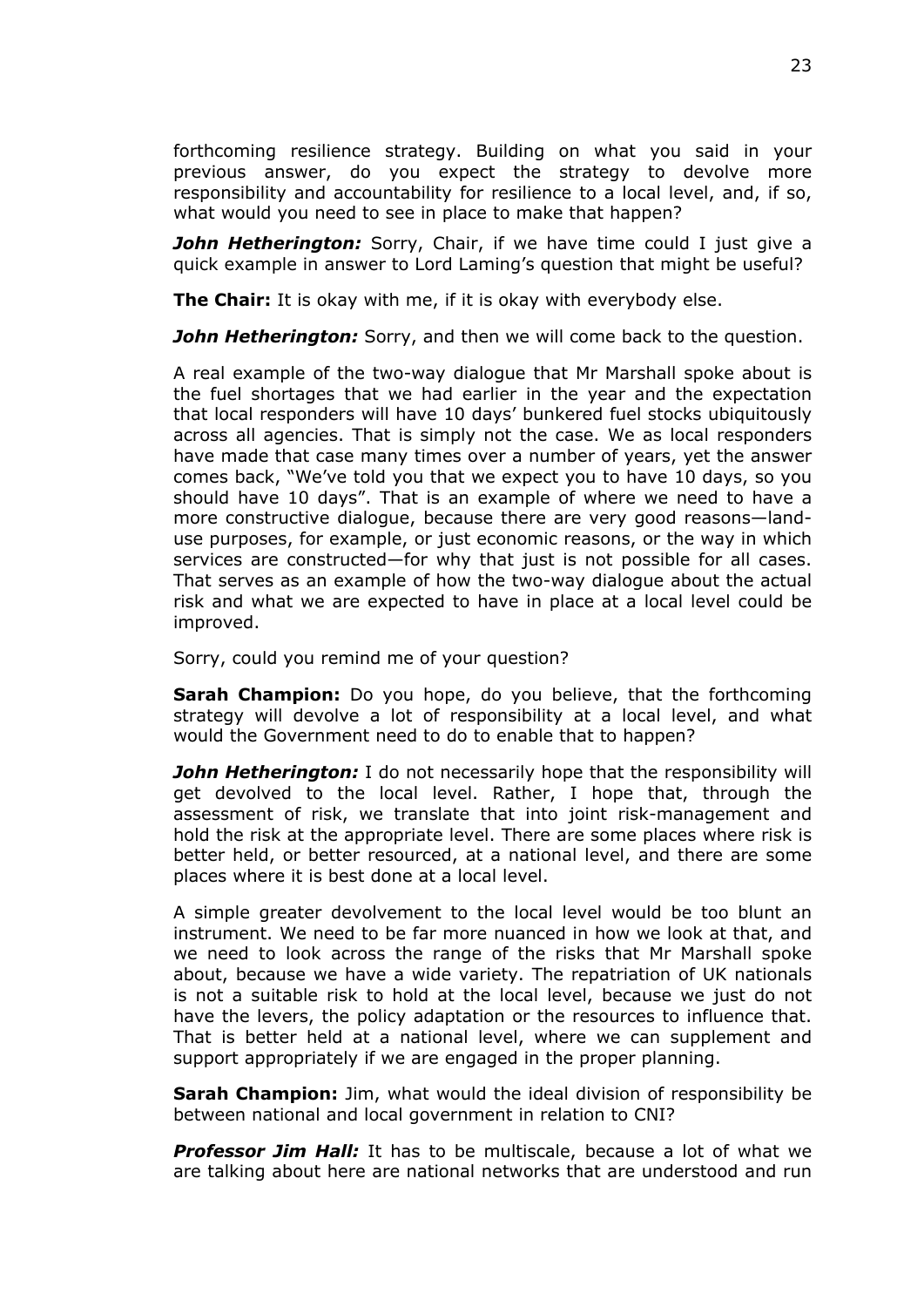at national scale. None-the-less, as we heard, when disasters occur a lot of the action is expected to be made to happen by local responders, so it is not an either/or. It is to do with how one puts in the right multiscale approach.

Q37 **Baroness Neville-Jones:** On information, particularly the national risk register, there have been comments that national government does not actually filter down enough information and could be much more open with the national risk assessment. Do you feel that you lack information when you are trying to perform your roles, or do you feel that you get enough? Perhaps this is a question for those at the local level, because this really applies to whether you are starved of relevant information or whether you feel that you are adequately supplied with the detail of a risk assessment.

*Stuart Marshall:* It can vary very much, depending on the risk and the lead department. In some areas, we have an abundance of information. In others, it is very thin and leaves a lot to local interpretation. One example is space weather undertaken nationally. What does it actually mean at a local level? Some localised planning assumptions or reasonable worst case scenarios developed nationally that we could apply and adapt would be useful, rather than us taking a broad statement, sitting around a table—none of us being experts in the field by any means—and trying to work out what it means for local service delivery and local consequence management.

I know that when we have asked for further information, DLUHC and others have gone out of their way to try to provide additional information. Sometimes we come up against barriers, which can be for a host of reasons, including security and confidentiality between operators, or because information is just not there or is not within their gift to provide. It varies.

**The Chair:** Mr Hetherington, you are nodding. I take it that means it is basically true for you.

*John Hetherington:* Yes. I have never come across a wilful holding back of information. It tends to be more that it just does not exist or it is difficult to translate it into a local parameter for us to use in a meaningful way.

Q38 **Lord Strasburger:** This is a question where I give each of you a oneuse-only magic wand. Setting funding aside, if you had one key ask of central government in order to improve local support for climate adaption and critical national infrastructure, what would it be?

*Stuart Marshall:* From my side it would go back to the clarification of expectation and methodology for local and regional levels. Previously, we had adaption plans in place. The resourcing behind those may have tailed off. The kind of clarity provided by, "Right, this is the product. This is the methodology. This is the lead for it", would provide benefit across a number of agencies and a number of fora.